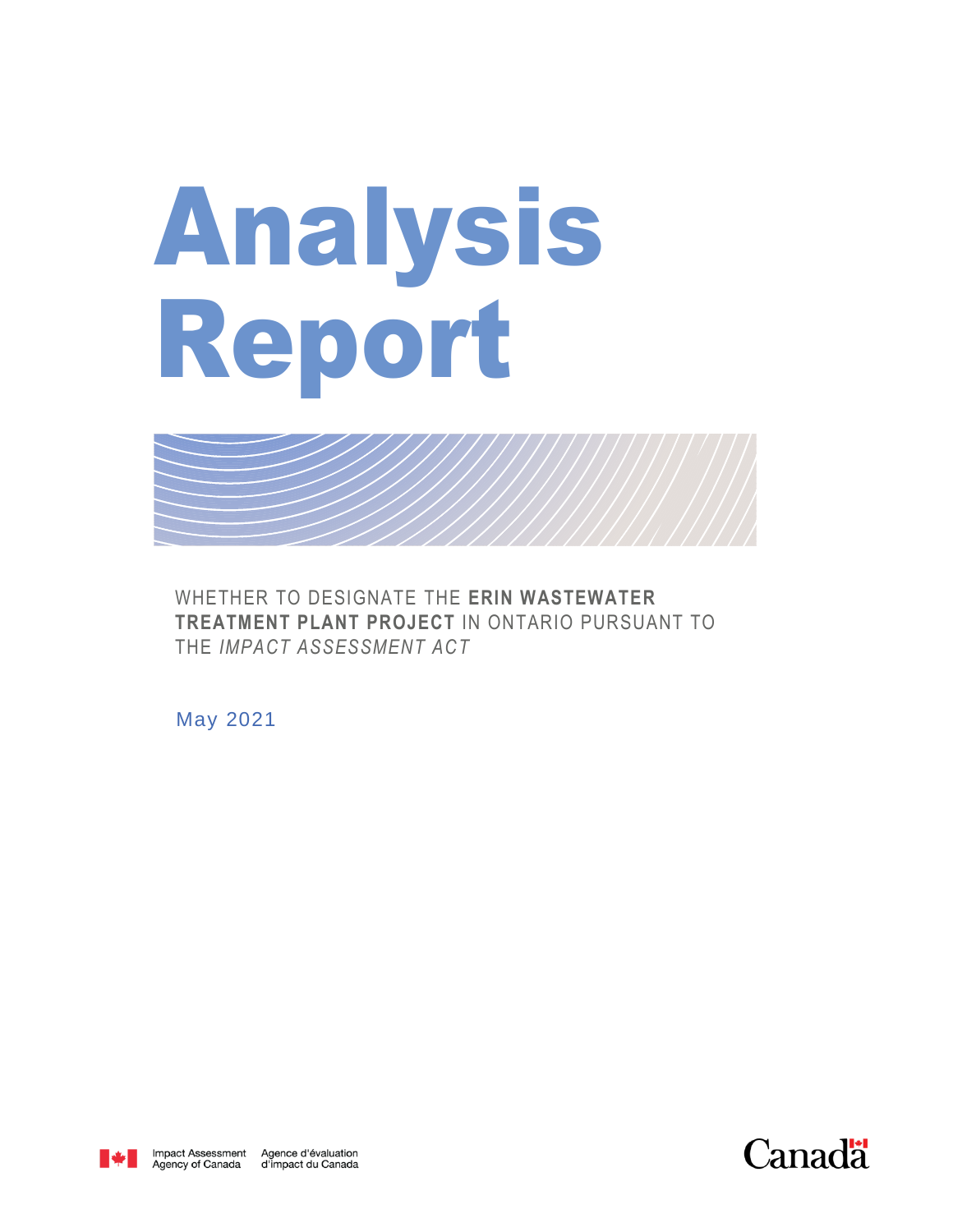# Contents

| Annex II: Potential Federal and Provincial Authorizations Relevant to the Project21 |  |
|-------------------------------------------------------------------------------------|--|
|                                                                                     |  |
| Annex III: Public Concerns Known to the Agency in Relation to the Project 26        |  |
|                                                                                     |  |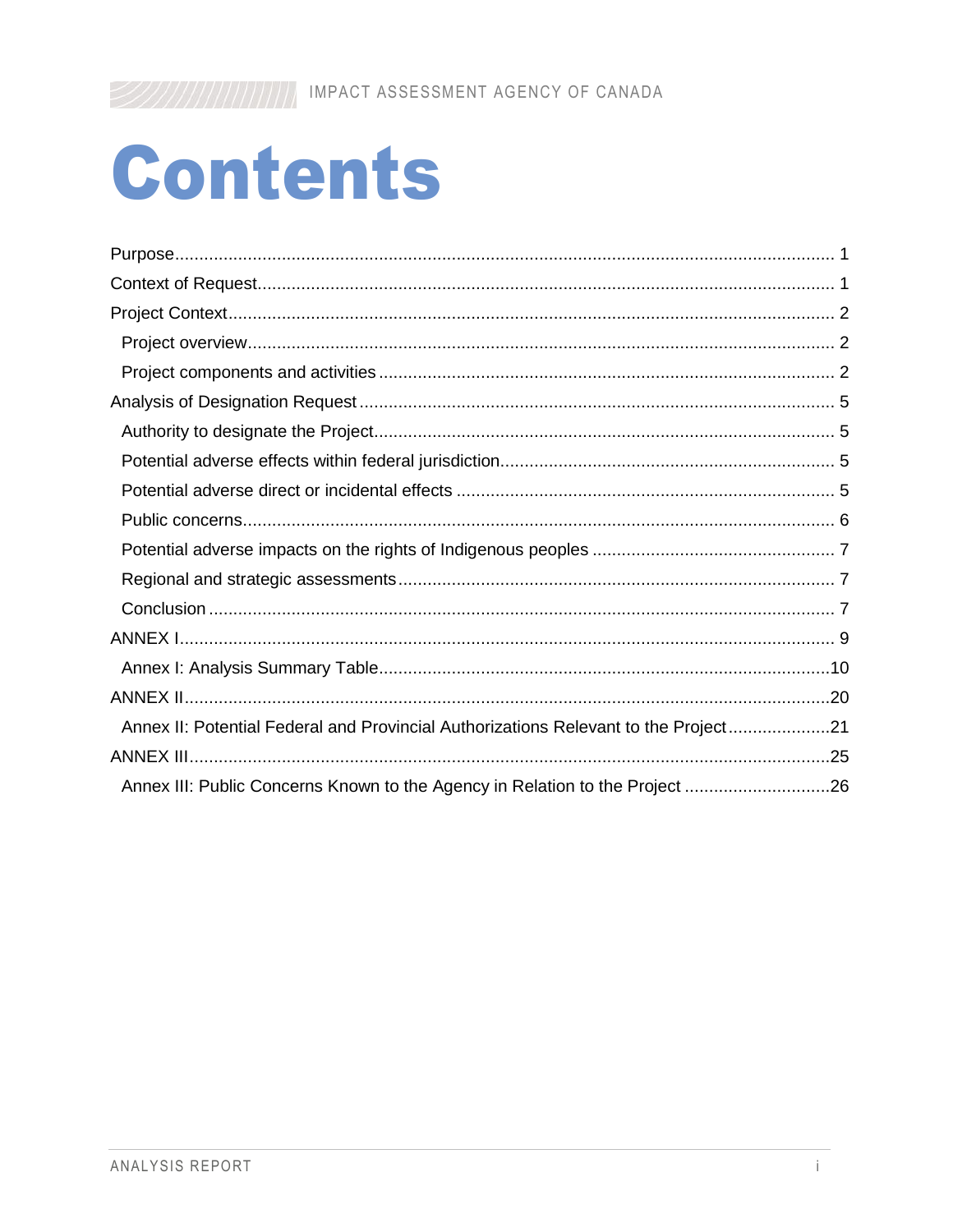### <span id="page-2-0"></span>Purpose

The Impact Assessment Agency of Canada (the Agency) prepared this report for consideration by the Minister of Environment and Climate Change (the Minister) in deciding whether to designate the Erin Wastewater Treatment Plant Project (the Project) pursuant to section 9 of the *Impact Assessment Act* (the IAA).

## <span id="page-2-1"></span>Context of Request

On February 25, 2021, the Minister received a request to designate the Project from the Coalition for the West Credit River<sup>1</sup> under section 9 of the IAA. The request expressed concerns about potential adverse project-related effects on Brook Trout and cold water fish habitat in the West Credit River, as well as cumulative effects from the project's treated effluent discharge; climate change; community population growth; and related groundwater use. Other concerns raised include potential adverse effects on aquatic species at risk, migratory birds, Indigenous peoples, social and economic conditions related to angling, and non-federal protected areas.

On March 8, 2021, the Agency sent a letter to the Town of Erin (the Proponent) notifying it of the designation request and requesting project-related information. In addition, the Agency requested advice and/or input from federal authorities, provincial ministries and the local conservation authority. On March 9, 2021, the Agency sent a letter to potentially affected Indigenous groups notifying them of the designation request and the opportunity to provide comments to inform the Agency's analysis.

The Proponent responded on March 19, 2021, with information about the Project, the potential adverse effects, proposed mitigation measures, the completed provincial environmental assessment, other regulatory approvals and permits that may be required, and its view that the Project should not be designated.

The Agency received advice and expert information on legislative and regulatory mechanisms applicable to the Project and its potential effects due to the Project from Environment and Climate Change Canada, Fisheries and Oceans Canada, Health Canada, Natural Resources Canada, Parks Canada, and Transport Canada. Input was also received from the provincial Ministry of the Environment, Conservation and Parks, Ministry of Heritage, Sport, Tourism and Cultural Industries, Ministry of Natural Resources and Forestry, Credit Valley Conservation and the Niagara Escarpment Commission. No input was received from the Ministry of Municipal Housing and Affairs.

The Agency did not receive responses from Indigenous groups.

<sup>&</sup>lt;sup>1</sup> The Coalition for the West Credit River includes six organizations: Belfountain Community Organization, West Credit River Watch, Izaak Walton Fly Fishing Club, Trout Unlimited Canada – Greg Clark Chapter, Ontario Streams, and Ontario Rivers Alliance.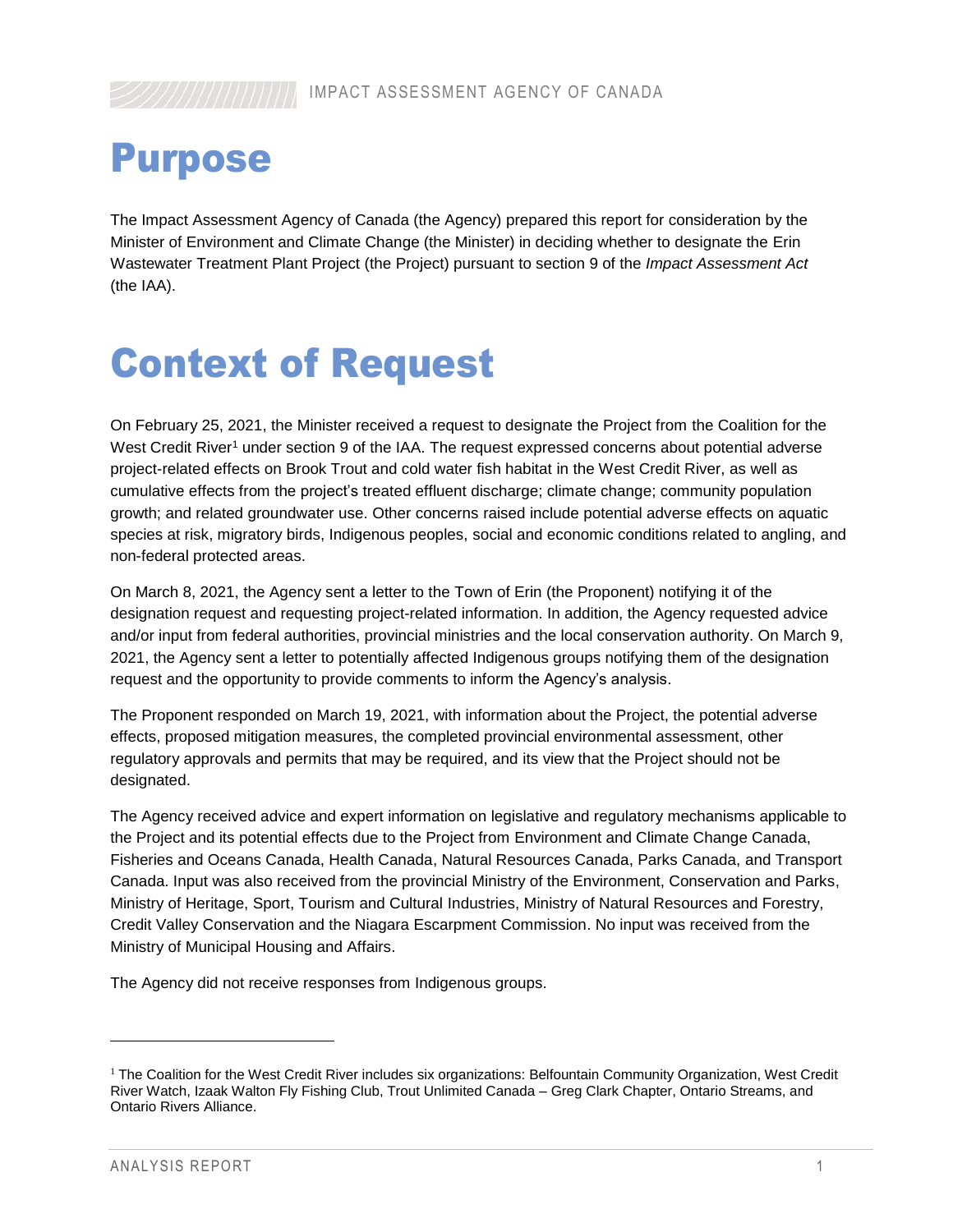# <span id="page-3-0"></span>Project Context

#### <span id="page-3-1"></span>**Project overview**

The Project would involve the construction, operation and maintenance of a new wastewater treatment plant located southeast of the Village of Erin in Wellington County, Ontario (Figure 1). The Project would provide wastewater servicing to the Village of Erin and Hillsburgh. As proposed, treated effluent would be discharged to the West Credit River at Winston Churchill Boulevard, upstream of the community of Belfountain.

The Proponent stated that the Project would remove the Town of Erin's reliance on aging, private septic systems that can be harmful to the environment, while creating opportunities for population growth.

The Proponent completed a Schedule 'C' Municipal Class Environmental Assessment (Class EA) for the Project and met the requirements of Ontario's *Environmental Assessment Act*. Class EAs apply to projects that are carried out routinely and have predictable environmental effects that can be readily managed. The Proponent is expected to implement the mitigation measures and commitments set out in its Class EA project documentation.

In June 2018, the Government of Ontario received three Part II Order requests from members of the public asking that the Proponent be required to prepare an individual environmental assessment instead of a Class EA. On August 29, 2019, the Government of Ontario decided that an individual environmental assessment is not required and allowed the Proponent to proceed with the Project, subject to any other permits or approvals required.

The Project is currently in the detailed design phase. Additional provincial permits and approvals are required. Additional federal permits and approvals may be required.

#### <span id="page-3-2"></span>**Project components and activities**

The Project components include:

- a wastewater treatment plant (Figure 2) with a flow capacity of approximately seven million litres per day and an enhanced membrane treatment technology to achieve high-quality effluent;
- a treated effluent outfall (Figure 3) in the West Credit River immediately upstream of a culvert crossing Winston Churchill Boulevard, including an effluent diffuser and stairs to the river;
- a two kilometre, buried effluent pipe from the wastewater treatment plant to the effluent outfall; and
- a wastewater collection system including pumping stations and buried forcemains and gravity sewers.

Project operations are anticipated in perpetuity; decommissioning and abandonment are not anticipated.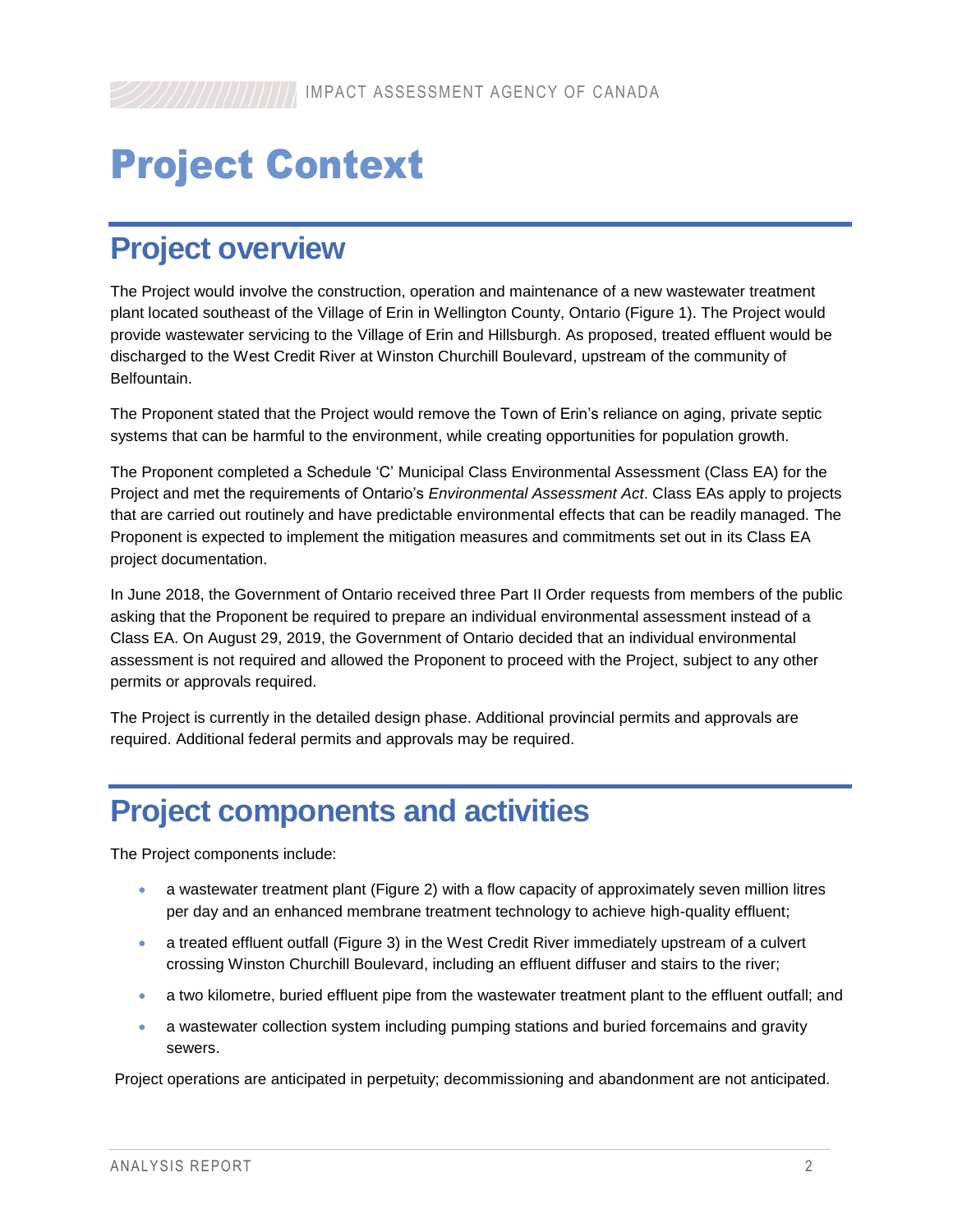

#### **Figure 1: Project Location**

Source: Modified from the Town of Erin, Urban Centre Wastewater Servicing Class Environmental Assessment, Environmental Study Report, 2019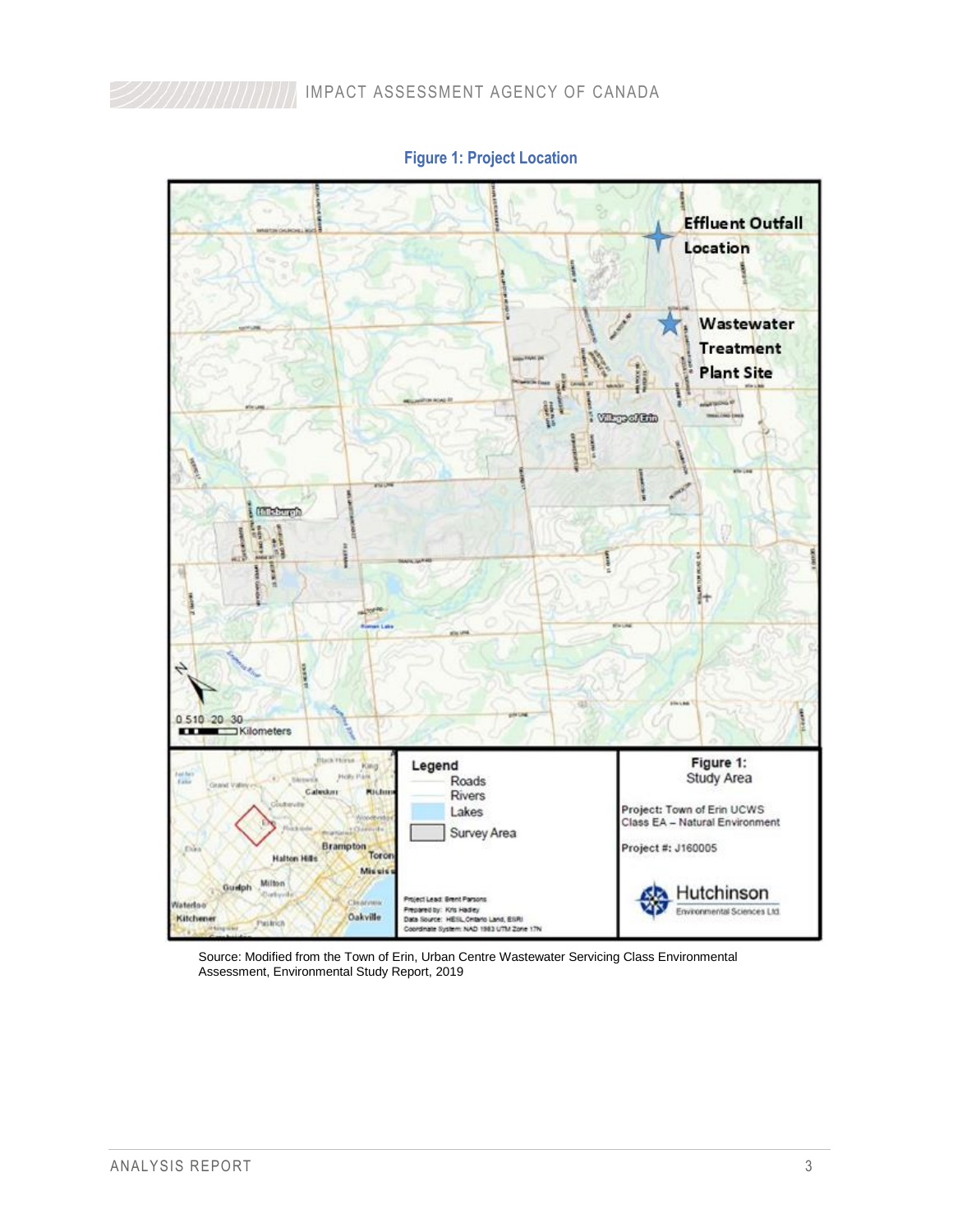

**Figure 2: Proposed Wastewater Treatment Plant Conceptual Design**

Source: Town of Erin, Urban Centre Wastewater Servicing Class Environmental Assessment, Environmental Study Report, 2019



#### **Figure 3: Proposed Effluent Outfall Location at the West Credit River**

Source: Town of Erin, Urban Centre Wastewater Servicing Class Environmental Assessment, Environmental Study Report, 2019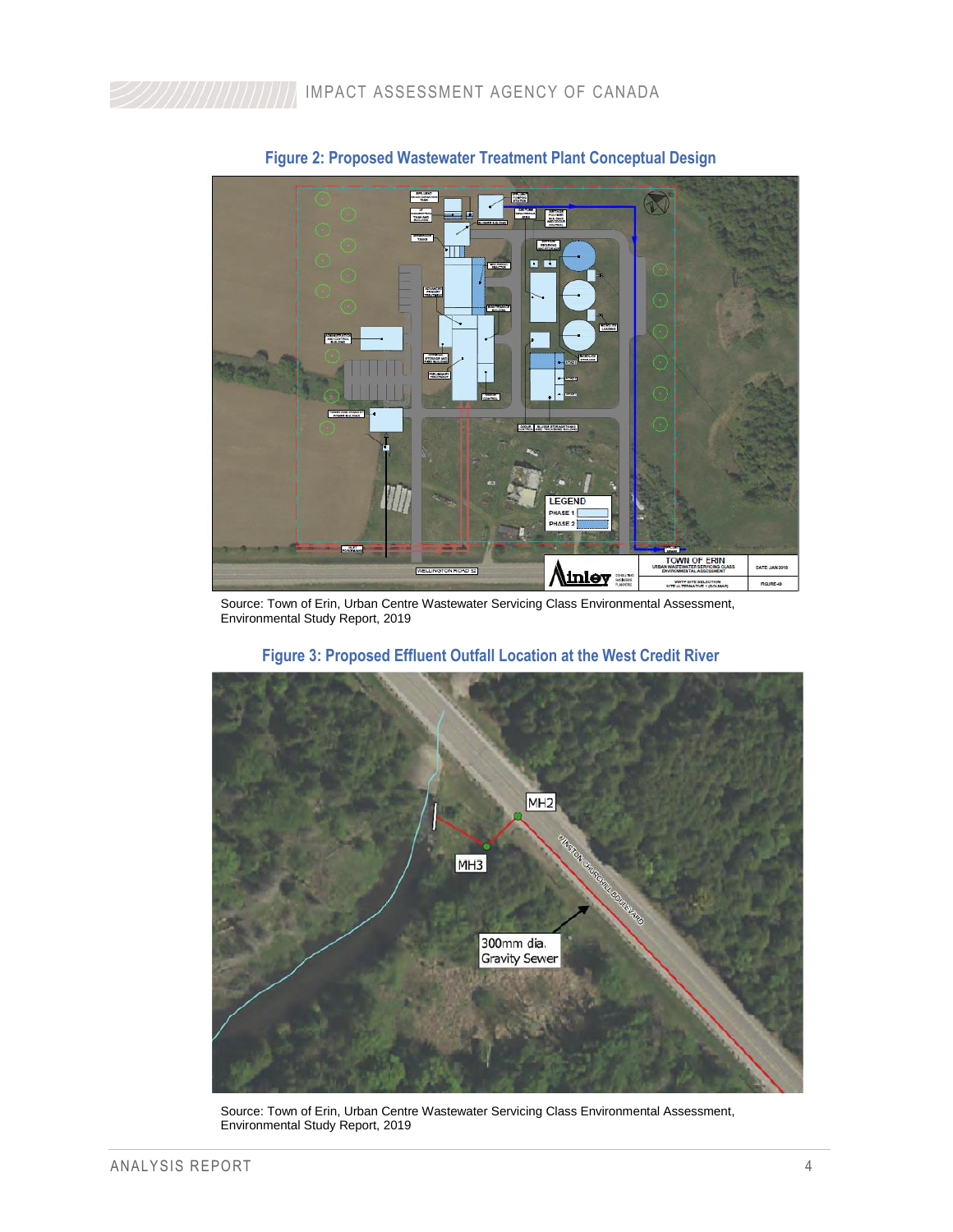# <span id="page-6-0"></span>Analysis of Designation Request

#### <span id="page-6-1"></span>**Authority to designate the Project**

The *Physical Activities Regulations* (the Regulations) of the IAA identify the physical activities that constitute designated projects. The Project would involve the construction, operation and maintenance of a wastewater treatment plant which is not a type of project described in the Regulations.

Under subsection 9(1) of the IAA, the Minister may, by order, designate a physical activity that is not prescribed in the Regulations. The Minister may do this, if, in the Minister's opinion, the physical activity may cause adverse effects within federal jurisdiction or adverse direct or incidental effects, or public concerns related to those effects warrant the designation.

The carrying out of the Project has not substantially begun and no federal authority has exercised a power or performed a duty or function that would permit the Project to be carried out, in whole or in part<sup>2</sup>, therefore the Agency is of the view that the Minister may consider designating this project pursuant to subsection 9(1) of the IAA.

#### <span id="page-6-2"></span>**Potential adverse effects within federal jurisdiction**

The potential for adverse effects within federal jurisdiction, as defined in section 2 of the IAA, would be limited through project design and application of standard mitigation measures, and would be managed through existing legislative and regulatory mechanisms, which include the completed Class EA.

Annex I provides a summary of analysis including the potential adverse effects within federal jurisdiction, mitigation measures proposed by the Proponent, and anticipated legislative mechanisms that would address the effects identified.

#### <span id="page-6-3"></span>**Potential adverse direct or incidental effects**

Direct or incidental effects refer to effects that are directly linked or necessarily incidental to a federal authority's exercise of a power or performance of a duty or function that would permit the carrying out, in whole or in part, of a project, or to a federal authority's provision of financial assistance to a person for the purpose of enabling that project to be carried out, in whole or in part.

<sup>&</sup>lt;sup>2</sup> The Minister must not designate a physical activity if the carrying out of the physical activity has substantially begun, or a federal authority has exercised a power or performed a duty or function in relation to the physical activity (subsection 9(7) of the IAA).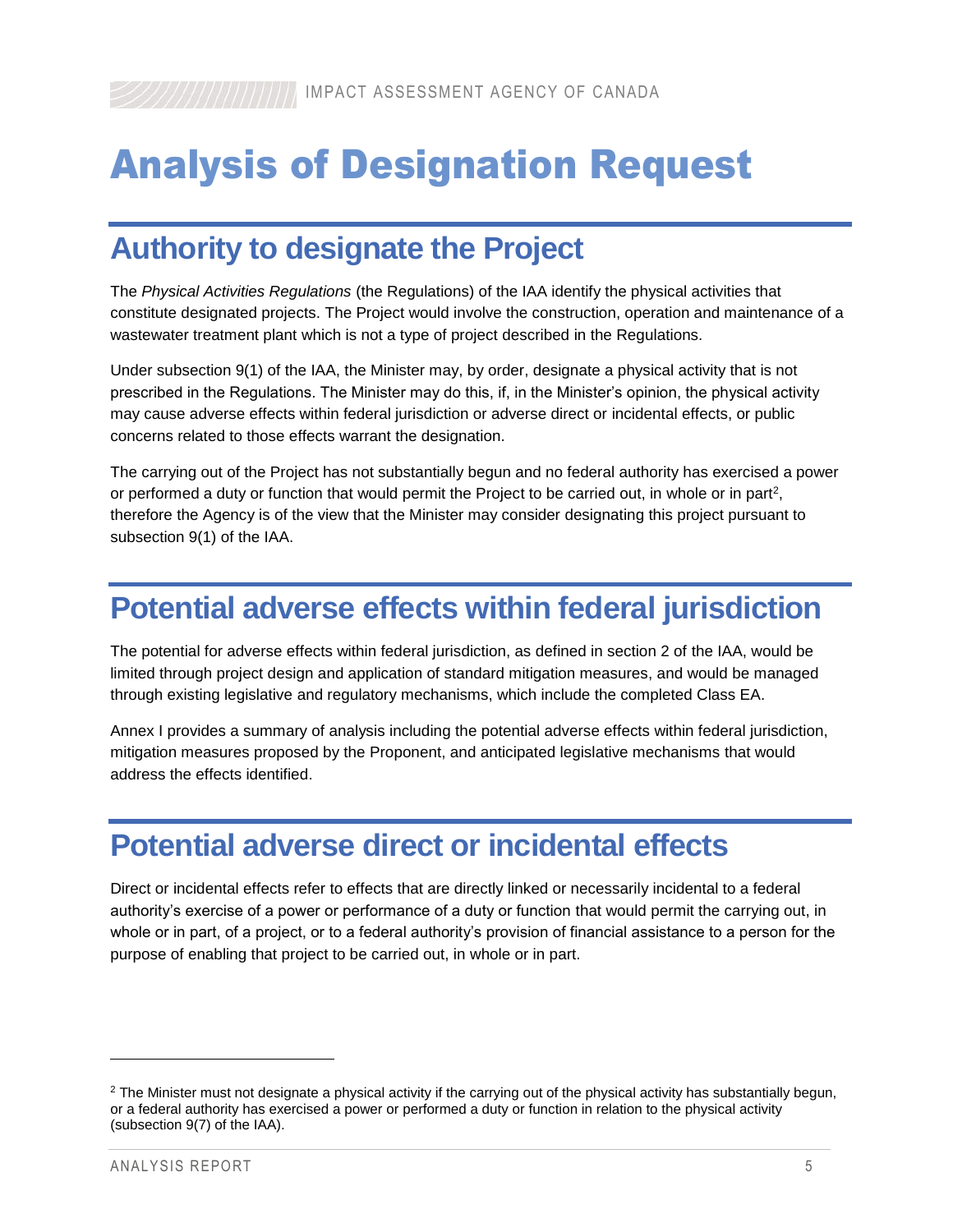As described, the Project may require the exercise of the following federal powers, duties, or functions:

- authorizations issued under the *Fisheries Act* and administered by Fisheries and Oceans Canada, for works associated with installing the effluent outfall at the West Credit River;
- a permit under the *Species at Risk Act* and administered by Fisheries and Oceans Canada, for any impacts on Redside Dace or its habitat as a result of the Project; and
- an approval issued under the *Canadian Navigable Waters Act* and administered by Transport Canada, for any construction works to occur in the West Credit River that may impact navigation.

<span id="page-7-0"></span>The direct or incidental effects related to the described powers duties or functions would be limited, and would be addressed through requirements established by the federal authorities.

#### **Public concerns**

The Agency is of the view that the public concerns known to the Agency do not warrant designation under subsection 9(1) of the IAA.

The concerns raised in relation to the Project include:

- effects of effluent on sensitive Brook Trout and cold water fish habitat in the West Credit River, caused by changes in water quality and water temperature;
- effects on Redside Dace (endangered), Atlantic Salmon (extirpated and re-introduced) and other sensitive species downstream of the effluent outfall, including effects in non-federal protected areas such as the Forks of the Credit Provincial Park and the United Nations Educational, Scientific and Cultural Organization (UNESCO) Niagara Escarpment World Biosphere Reserve;
- cumulative effects of climate change, community population growth and increased groundwater usage on fish and fish habitat and aquatic species at risk;
- **effects to migratory birds and terrestrial species at risk;**
- effects to Indigenous peoples from changes to the environment;
- effects on social and economic conditions related to angling; and
- perceived inadequate public consultation by the Proponent.

Most concerns relate to adverse effects within federal jurisdiction, including effects on fish and fish habitat, migratory birds, aquatic species at risk and Indigenous peoples. The Agency is of the view that these concerns can be addressed through the application of standard mitigation measures and existing legislative and regulatory mechanisms (see Annex I and Annex II).

Annex III provides a summary table of the public concerns not within areas of federal jurisdiction, as defined in section 2 of the IAA, along with legislative and regulatory mechanisms that may be relevant to the concerns.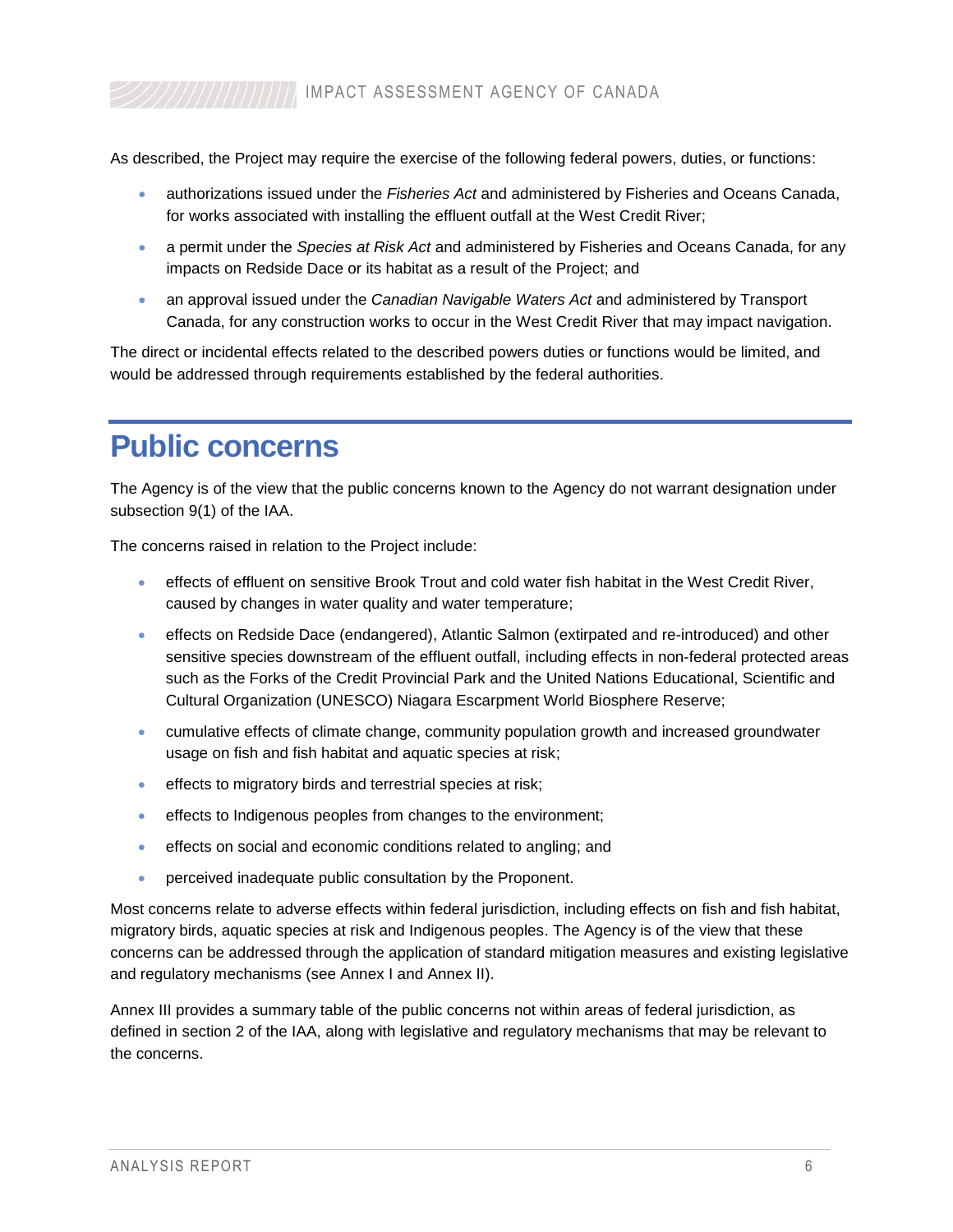#### <span id="page-8-0"></span>**Potential adverse impacts on the rights of Indigenous peoples**

The Agency, in relation to subsection 9(2) of the IAA, is of the view that while there is the potential for the Project to cause adverse impacts on the exercise of rights that are recognized and affirmed by section 35 of the *Constitution Act, 1982* (section 35 rights), existing legislative and regulatory mechanisms would address potential impacts and would include (or have included) consultation with potentially affected Indigenous groups.

Potential adverse effects within federal jurisdiction, as described in Annex I, that could impact section 35 rights, are anticipated to be localized near project components within the West Credit River and the Village of Erin and Hillsburgh, and addressed with standard mitigation.

For this analysis, the Agency considered potential impacts to the Huron-Wendat Nation, Métis Nation of Ontario, Mississaugas of the Credit First Nation, and Six Nations of the Grand River (see Annex I). The Agency sent a letter to the groups notifying them of the designation request and the opportunity to provide comments to inform the Agency's analysis. No responses were received by the Agency.

The Proponent directly notified two Indigenous groups of the opportunity to participate in the Class EA for the Project. The Agency understands that no responses were received. The Proponent is committed to ongoing consultation with interested parties, including Indigenous groups, during project implementation.

Indigenous consultation would be required for any federal authorization that may be issued for the Project under the *Fisheries Act* or *Canadian Navigable Waters Act*. Some provincial permits and approvals may build on the consultation completed from the Class EA process; each permit and approval may have its own consultation requirements.

#### <span id="page-8-1"></span>**Regional and strategic assessments**

<span id="page-8-2"></span>There are no regional or strategic assessments pursuant to sections 92, 93 or 95 of the IAA that are relevant to the Project.

#### **Conclusion**

The Agency is of the view that the Project does not warrant designation pursuant to subsection 9(1) of the IAA. The potential for adverse effects, as described in subsection 9(1) of the IAA, would be limited through project design and by application of standard mitigation measures, and would be managed through existing legislative and regulatory mechanisms (Annex I), which include the completed Class EA.

Many concerns expressed in the request and that are known to the Agency have been considered through the Class EA process. Concerns would be further addressed through additional federal and provincial regulatory processes that may be required pursuant to the *Ontario Water Resources Act*, *Environmental Protection Act, Public Lands Act, Ontario Heritage Act, Endangered Species Act, Conservation Authorities*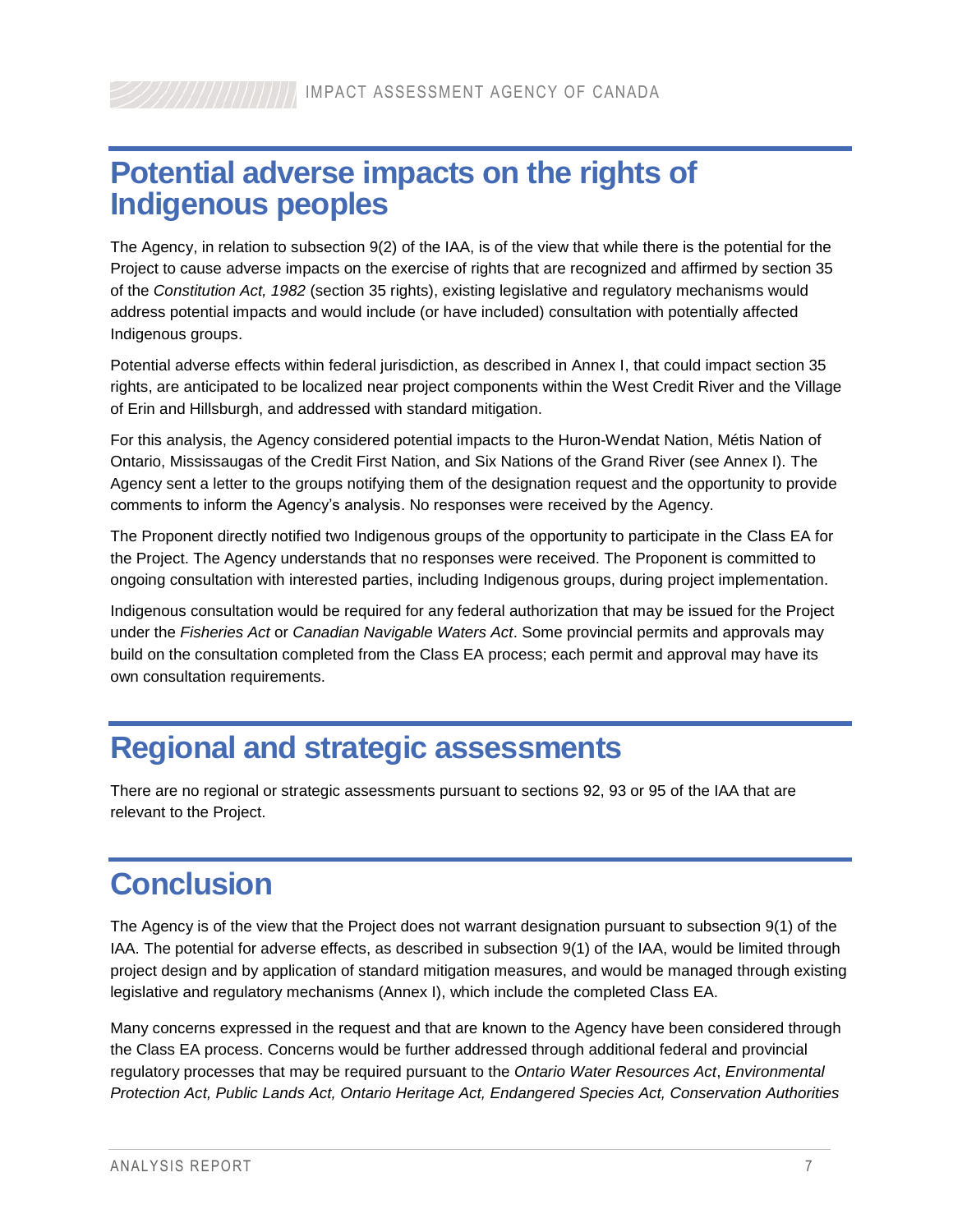

*Act, Fisheries Act, Species at Risk Act, and Canadian Navigable Waters Act* (Annex II). The Proponent is committed to ongoing consultation with interested parties during project implementation.

To inform its analysis, the Agency sought input from the Proponent, relevant federal authorities and provincial ministries, the local conservation authority, and potentially affected Indigenous groups. Relevant correspondence and information received from members of the public were also considered, as appropriate. Further, the Agency considered the potential for the Project to cause adverse impacts on the rights that are recognized and affirmed by section 35 of the *Constitution Act, 1982,* and is satisfied that the existing project design, mitigation measures, legislative and regulatory mechanisms and any associated consultation processes would address any potential impacts.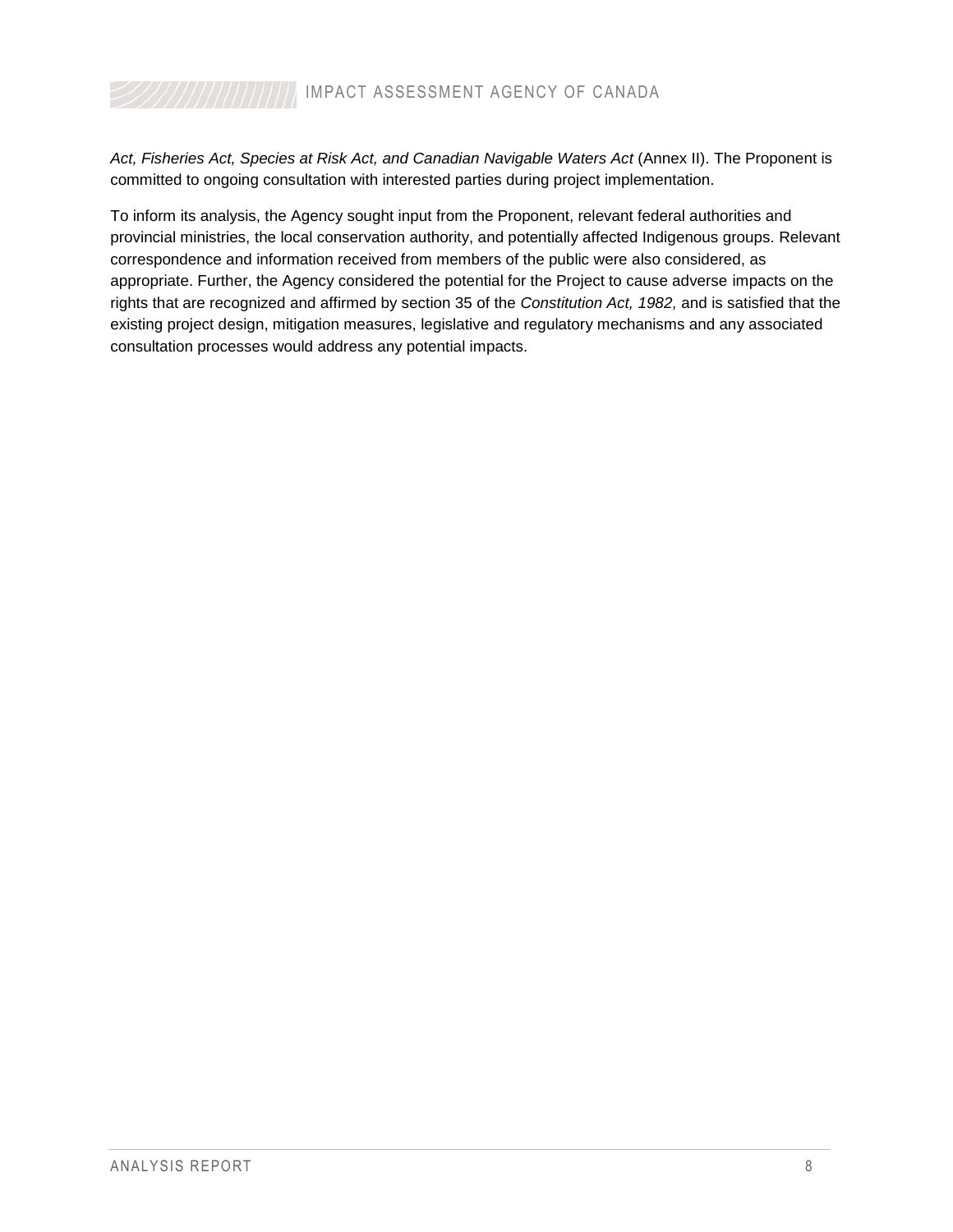<span id="page-10-0"></span>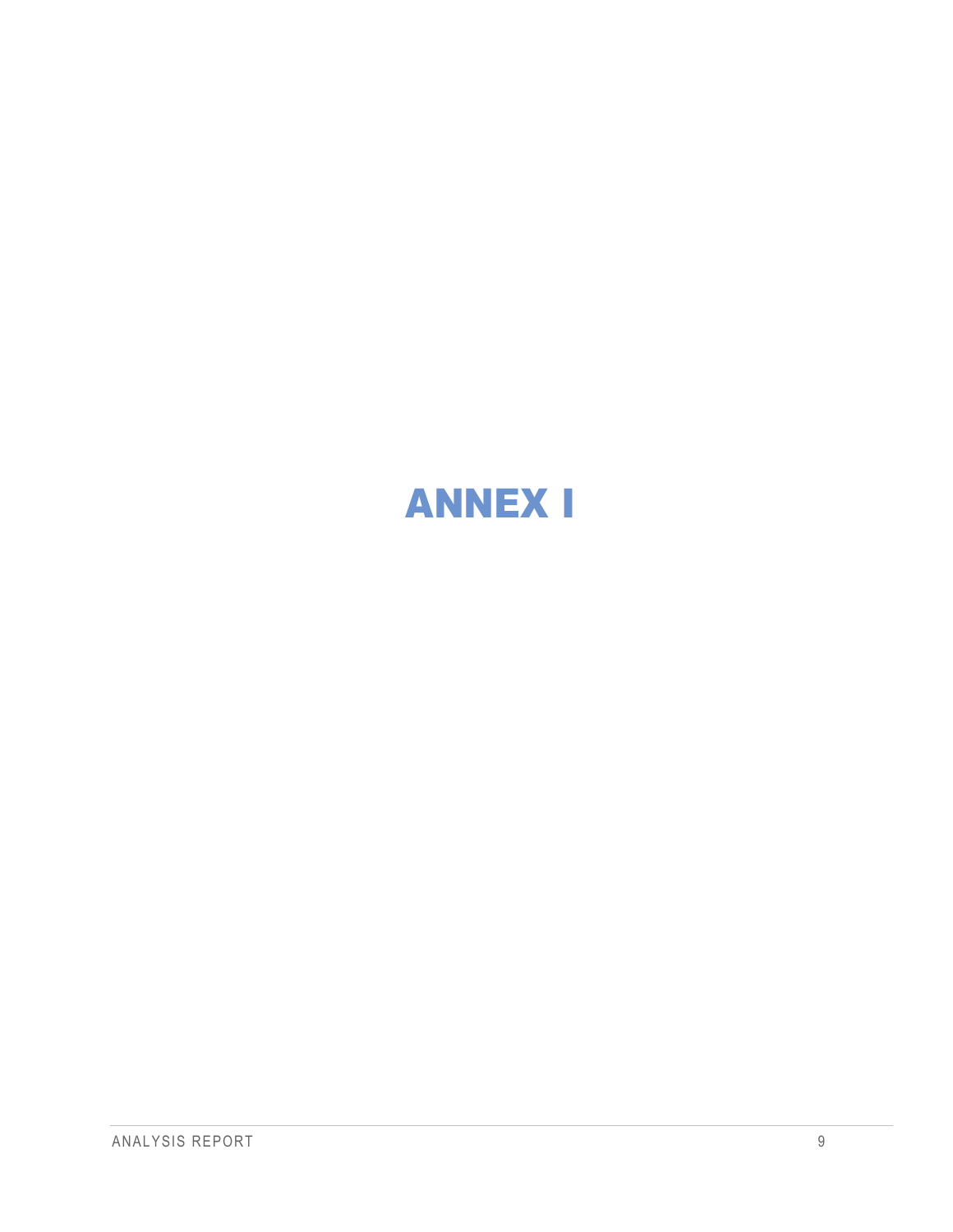#### **Annex I: Analysis Summary Table**

<span id="page-11-0"></span>

| <b>Adverse Effect or</b><br><b>Public Concern in</b><br><b>Relation to Subsection</b><br>9(1) of the IAA                              | <b>Effects and Mitigation</b><br>Proposed by the Proponent and the<br><b>Agency's Findings</b>                                                                                                                                                                                                                                                                                                                                                                                                                                                                                                                                                                                                                                                                                                                                                                                                                                                                                                                                                                                                                                                                                                                                         | <b>Relevant Legislative and Regulatory</b><br><b>Mechanisms</b>                                                                                                                                                                                                                                                                                                                                                                                                                                                                                                                                                                                                                                                                                     |
|---------------------------------------------------------------------------------------------------------------------------------------|----------------------------------------------------------------------------------------------------------------------------------------------------------------------------------------------------------------------------------------------------------------------------------------------------------------------------------------------------------------------------------------------------------------------------------------------------------------------------------------------------------------------------------------------------------------------------------------------------------------------------------------------------------------------------------------------------------------------------------------------------------------------------------------------------------------------------------------------------------------------------------------------------------------------------------------------------------------------------------------------------------------------------------------------------------------------------------------------------------------------------------------------------------------------------------------------------------------------------------------|-----------------------------------------------------------------------------------------------------------------------------------------------------------------------------------------------------------------------------------------------------------------------------------------------------------------------------------------------------------------------------------------------------------------------------------------------------------------------------------------------------------------------------------------------------------------------------------------------------------------------------------------------------------------------------------------------------------------------------------------------------|
| A change to fish and<br>fish habitat, as defined<br>in subsection 2(1) of<br>the Fisheries Act<br>(related to wastewater<br>effluent) | • Brook Trout are sensitive and require cold, clean water with groundwater discharge.<br>Wastewater effluent can be warm and contain contaminants, and has the potential<br>to cause a change to fish and fish habitat.<br>• During the Class EA, the Proponent considered the potential effects of effluent on<br>Brook Trout and other sensitive fish species <sup>3</sup> in the West Credit River, with input<br>from the Ministry of Environment, Conservation and Parks, Ministry of Natural<br>Resources and Forestry, Credit Valley Conservation, and the public.<br>• The Proponent would mitigate the potential effects of effluent through project design<br>and standard measures including:<br>an enhanced membrane treatment technology to remove contaminants at a higher<br>rate than conventional processes, and achieve higher quality effluent;<br>measures to minimize heating of wastewater at the treatment plant such as buried<br>storage tanks and reflective coatings;<br>a buried, two-kilometre long effluent discharge pipe that will enable some cooling<br>of effluent before it enters the river;<br>a commitment to adhere to a recommended upper temperature limit of 19°C in<br>effluent discharge; | • Environmental Compliance Approval<br>for sewage works, issued by the<br>Ministry of the Environment,<br>Conservation and Parks, pursuant to<br>the Ontario Water Resources Act. The<br>approval would set limits for dissolved<br>oxygen and un-ionized ammonia, but<br>not chloride and temperature. All<br>treatment plants are required to<br>monitor dissolved oxygen, un-ionized<br>ammonia, chloride and temperature as<br>a condition of the Environmental<br>Compliance Approval.<br>• Compliance with subsection 36(3) of<br>the Fisheries Act, which prohibits the<br>deposit of deleterious substances<br>(substance with a potentially harmful<br>physical effect, including water<br>temperature) into waters frequented by<br>fish. |

 $3$ Other sensitive species includes re-introduced Atlantic Salmon. Atlantic Salmon are stocked in the West Credit River as part of a Lake Ontario Atlantic Salmon Restoration Program. The Lake Ontario population of Atlantic Salmon has been assessed as extinct federally; therefore, it is not listed under the *Species at Risk Act*. Canada's policy for conservation of wild Atlantic Salmon, does not include salmon re-introduced into rivers and streams of Lake Ontario as they are considered landlocked.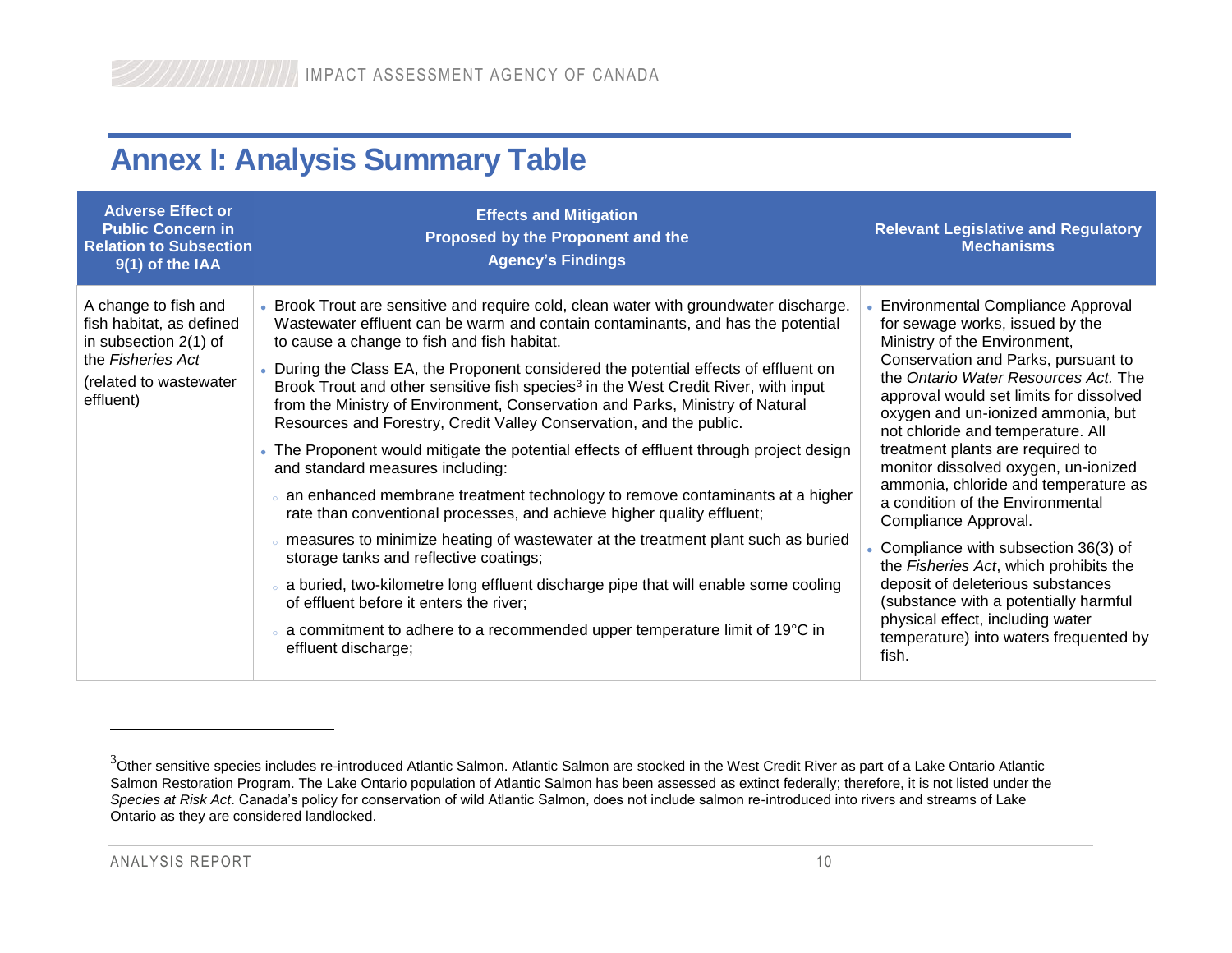

| <b>Adverse Effect or</b><br><b>Public Concern in</b><br><b>Relation to Subsection</b><br>9(1) of the IAA | <b>Effects and Mitigation</b><br>Proposed by the Proponent and the<br><b>Agency's Findings</b>                                                                                                                                                                                                                                                                                                                                                                                                            | <b>Relevant Legislative and Regulatory</b><br><b>Mechanisms</b>                                                                                                                                                                  |
|----------------------------------------------------------------------------------------------------------|-----------------------------------------------------------------------------------------------------------------------------------------------------------------------------------------------------------------------------------------------------------------------------------------------------------------------------------------------------------------------------------------------------------------------------------------------------------------------------------------------------------|----------------------------------------------------------------------------------------------------------------------------------------------------------------------------------------------------------------------------------|
|                                                                                                          | o location of outfall immediately upstream of a long culvert with degraded habitat,<br>that purposefully avoids known spawning habitats further upstream (as<br>documented by Credit Valley Conservation staff through spawning surveys); and                                                                                                                                                                                                                                                             | • Compliance with the Wastewater<br>Systems Effluent Regulations, under<br>the Fisheries Act, that require<br>operators to ensure effluent<br>discharges meet specific conditions at<br>the final outfall point. Environment and |
|                                                                                                          | ○ an agreement to require new subdivisions to install high efficiency water softeners<br>that would reduce chlorides in wastewater.                                                                                                                                                                                                                                                                                                                                                                       |                                                                                                                                                                                                                                  |
|                                                                                                          | • Concerns were raised about dissolved oxygen, un-ionized ammonia, chloride levels<br>and water temperature. Proponent modelling predicts that:                                                                                                                                                                                                                                                                                                                                                           | Climate Change Canada does not<br>have an authorization to issue in                                                                                                                                                              |
|                                                                                                          | o dissolved oxygen levels will remain above the Provincial Water Quality Objectives<br>in the river at the outfall location;                                                                                                                                                                                                                                                                                                                                                                              | relation to the Project.                                                                                                                                                                                                         |
|                                                                                                          | ∘ un-ionized ammonia concentrations will meet Provincial Water Quality Objectives<br>in the river within 153 metres of the outfall location;                                                                                                                                                                                                                                                                                                                                                              |                                                                                                                                                                                                                                  |
|                                                                                                          | chloride concentrations in the treated effluent may exceed the Canadian Water<br>Quality Guidelines, based on data from communities with similar drinking water<br>characteristics; and                                                                                                                                                                                                                                                                                                                   |                                                                                                                                                                                                                                  |
|                                                                                                          | effects on water temperature would be localized during the sensitive periods for<br>Brook Trout spawning (October) and egg development (November through<br>March).                                                                                                                                                                                                                                                                                                                                       |                                                                                                                                                                                                                                  |
|                                                                                                          | • The Ministry of Environment, Conservation and Parks is satisfied that the<br>Proponent's proposed effluent limits meet ministry requirements for wastewater<br>treatment operations discharging to surface waters. The Ministry noted that the<br>proposed outfall is not expected to cause any adverse effects on the survival,<br>growth, and reproduction of Brook Trout.                                                                                                                            |                                                                                                                                                                                                                                  |
|                                                                                                          | • Based on the results of the Class EA for the Project, the Ministry of Environment,<br>Conservation and Parks decided temperature would not need to be regulated as an<br>effluent parameter in its Environmental Compliance Approval. The Ministry of<br>Environment, Conservation and Parks advised that temperature and chloride<br>monitoring, amongst other parameters, will be required in the influent, effluent and<br>receiver environment and will feed into an adaptive management framework. |                                                                                                                                                                                                                                  |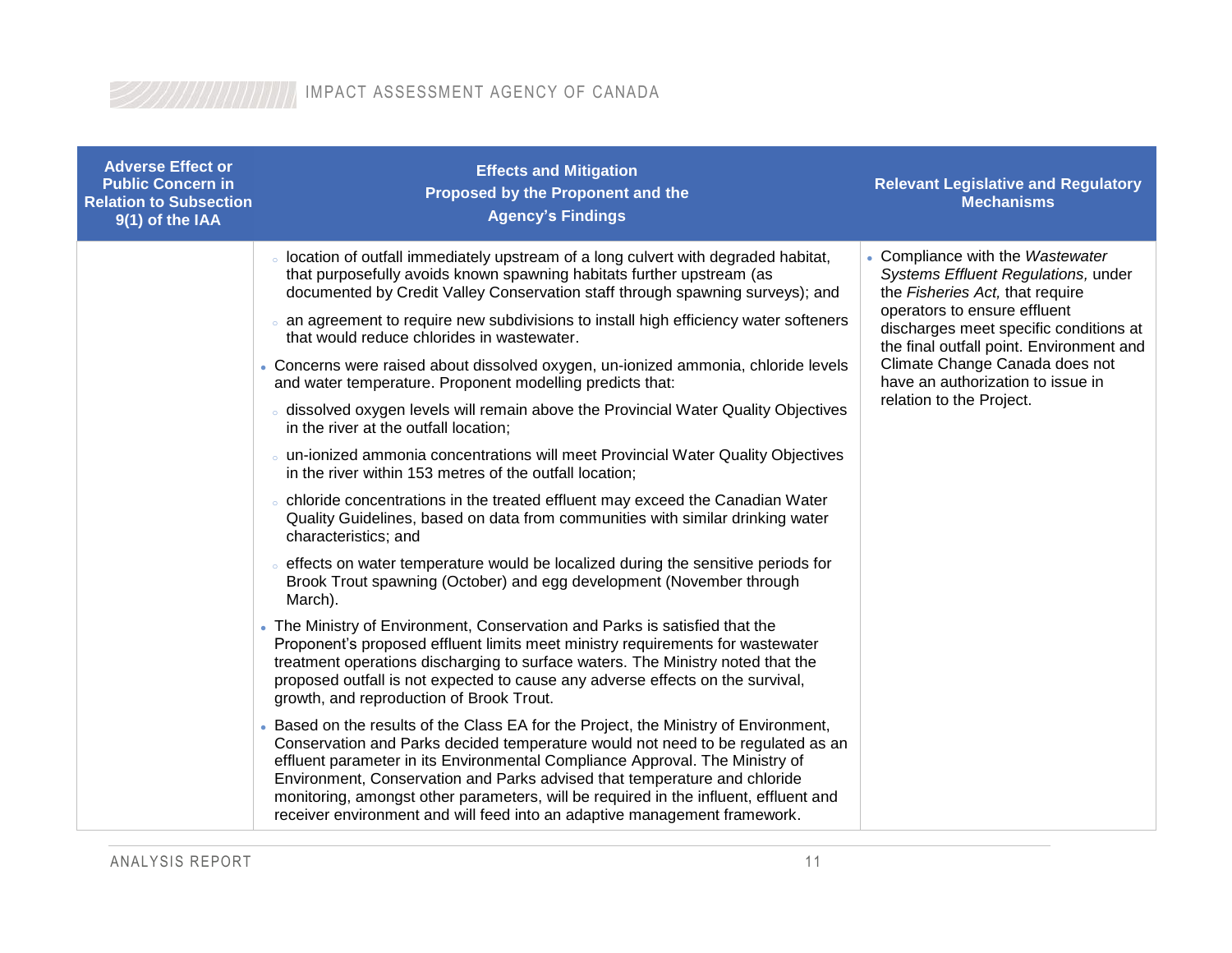

| <b>Adverse Effect or</b><br><b>Public Concern in</b><br><b>Relation to Subsection</b><br>9(1) of the IAA | <b>Effects and Mitigation</b><br>Proposed by the Proponent and the<br><b>Agency's Findings</b>                                                                                                                                                                                                                                                                                                                                                                                                                                                                                                                                                              | <b>Relevant Legislative and Regulatory</b><br><b>Mechanisms</b> |
|----------------------------------------------------------------------------------------------------------|-------------------------------------------------------------------------------------------------------------------------------------------------------------------------------------------------------------------------------------------------------------------------------------------------------------------------------------------------------------------------------------------------------------------------------------------------------------------------------------------------------------------------------------------------------------------------------------------------------------------------------------------------------------|-----------------------------------------------------------------|
|                                                                                                          | Contingency measures will be implemented based on trigger concentrations of the<br>parameters of concern. Further, if operations are found to be causing an adverse<br>effect on the natural environment, provincial Ministry officers have the power to<br>require the facility to take actions to mitigate or ameliorate the adverse effects.                                                                                                                                                                                                                                                                                                             |                                                                 |
|                                                                                                          | • Subsection 36(3) of the Fisheries Act prohibits the deposit of deleterious<br>substances into waters frequented by fish, unless authorized by federal regulations<br>such as the Wastewater Systems Effluent Regulations. Any substance with a<br>potentially harmful chemical, physical (such as temperature) or biological effect on<br>fish or fish habitat, including interference with spawning or respiration, for example,<br>would be deleterious.                                                                                                                                                                                                |                                                                 |
|                                                                                                          | • Environment and Climate Change Canada noted that in designing and operating the<br>treatment plant, the Proponent can take into account Canada's Guidance<br>Document: Environmental Effects Assessment of Freshwater Thermal Discharge <sup>4</sup> ,<br>and the Canadian Water Quality Guidelines for temperature for the protection of<br>aquatic life. Environment and Climate Change Canada can support the design of<br>any follow-up program to verify the accuracy of the thermal effects assessment. The<br>Wastewater Systems Effluent Regulations requires operators to demonstrate that<br>wastewater effluent is not acutely lethal to fish. |                                                                 |
|                                                                                                          | . A concern was raised about the potential for endocrine disruptors to exist in effluent.<br>The Ministry of Conservation and Parks is satisfied that the advanced wastewater<br>treatment process proposed can generally achieve high removal rates of endocrine<br>disruptors, compared with conventional wastewater treatment processes, and is<br>satisfied that the Proponent considered measures to reduce impacts.                                                                                                                                                                                                                                   |                                                                 |

<sup>4</sup> [Guidance Document: Environmental Effects Assessment of Freshwater Thermal Discharge](http://publications.gc.ca/site/eng/9.867894/publication.html)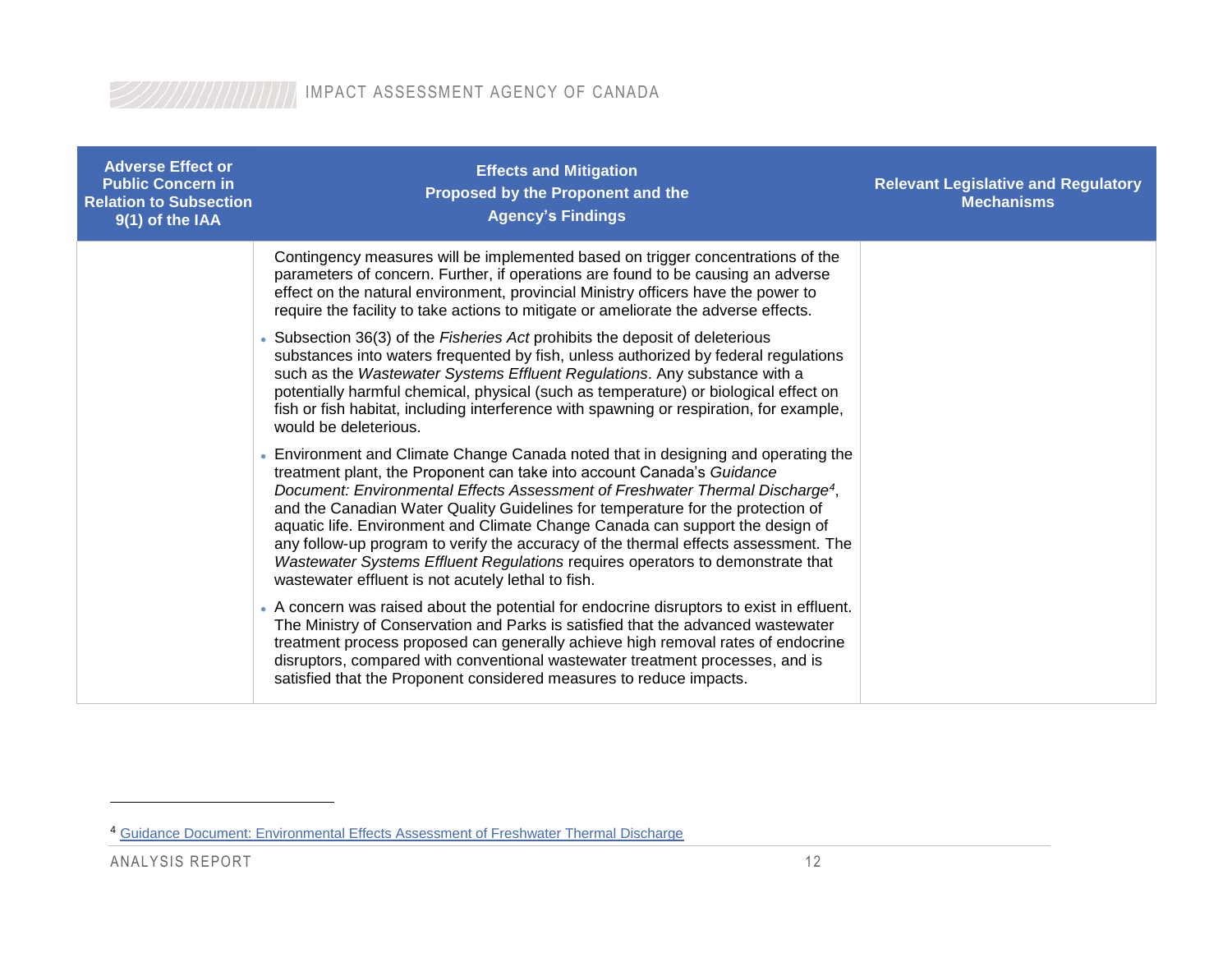

| <b>Adverse Effect or</b><br><b>Public Concern in</b><br><b>Relation to Subsection</b><br>9(1) of the IAA                                                          | <b>Effects and Mitigation</b><br>Proposed by the Proponent and the<br><b>Agency's Findings</b>                                                                                                                                                                                                                                                                                                                                                                                                                                                                                                                                                                                                                                                                                                                                                                                                                                                                                                                                                                                                                                                                                                                                                                                                                                                                                                                                                                                                                                                                                                             | <b>Relevant Legislative and Regulatory</b><br><b>Mechanisms</b>                                                                                                                                                                                                                                                                                                                                                                                                                                                                                                                                                                                  |
|-------------------------------------------------------------------------------------------------------------------------------------------------------------------|------------------------------------------------------------------------------------------------------------------------------------------------------------------------------------------------------------------------------------------------------------------------------------------------------------------------------------------------------------------------------------------------------------------------------------------------------------------------------------------------------------------------------------------------------------------------------------------------------------------------------------------------------------------------------------------------------------------------------------------------------------------------------------------------------------------------------------------------------------------------------------------------------------------------------------------------------------------------------------------------------------------------------------------------------------------------------------------------------------------------------------------------------------------------------------------------------------------------------------------------------------------------------------------------------------------------------------------------------------------------------------------------------------------------------------------------------------------------------------------------------------------------------------------------------------------------------------------------------------|--------------------------------------------------------------------------------------------------------------------------------------------------------------------------------------------------------------------------------------------------------------------------------------------------------------------------------------------------------------------------------------------------------------------------------------------------------------------------------------------------------------------------------------------------------------------------------------------------------------------------------------------------|
| A change to fish and<br>fish habitat, as defined<br>in subsection $2(1)$ of<br>the Fisheries Act<br>(related to wastewater<br>effluent and cumulative<br>effects) | • Public citizens expressed concern that treated effluent combined with climate<br>change, community population growth and related groundwater usage may cause<br>cumulative adverse effects on Brook Trout, other sensitive species, and the cold<br>water habitat that supports them.<br>• The Proponent's flow modelling included a 10% correction factor to account for<br>potential impacts of climate change on water temperatures within the West Credit<br>River. The Ministry Of Environment, Conservation and Parks and Credit Valley<br>Conservation are satisfied with the correction for climate change. The Proponent<br>noted the absence of any government guidance about how groundwater-fed rivers<br>may respond to climate change.<br>• Groundwater taking associated with future housing developments and population<br>growth will require a provincial permit. The Ministry of Environment, Conservation<br>and Parks will not issue a permit to take water until it is satisfied that the proposed<br>taking is unlikely to result in unacceptable impacts to existing water users or to the<br>natural functions of the ecosystem.<br>• Finally, the Proponent will have to comply with the conditions of its Environmental<br>Compliance Approval, and must take action to manage exceedances to safeguard<br>the environment. If the Proponent proposes significant changes to the effluent<br>criteria approved during the Class EA, an addendum to the completed Class EA<br>may be triggered, as the potential impacts to the West Credit River may need to be<br>revisited. | • Environmental Compliance Approval<br>for sewage works, issued by the<br>Ministry of the Environment,<br>Conservation and Parks, pursuant to<br>the Ontario Water Resources Act. All<br>treatment plants are required to<br>monitor temperature as a condition of<br>the Environmental Compliance<br>Approval.<br>• Permit to Take Water, pursuant to the<br>Ontario Water Resources Act, issued<br>by the Ministry of the Environment,<br>Conservation and Parks, which would<br>set limits for water taking to protect<br>water levels in surrounding<br>waterbodies. Would be applicable to<br>future projects that involve water<br>taking. |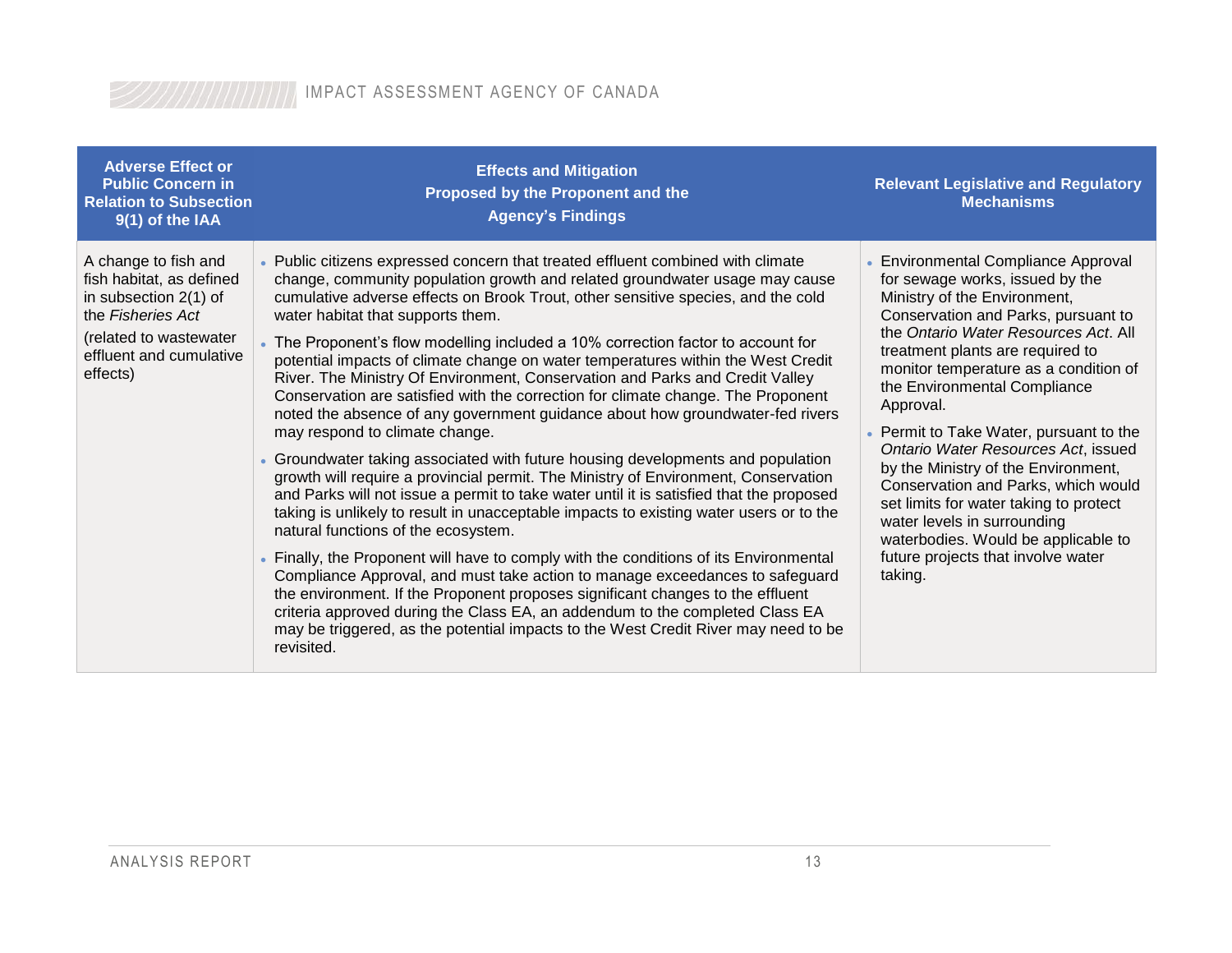

| <b>Adverse Effect or</b><br><b>Public Concern in</b><br><b>Relation to Subsection</b><br>9(1) of the IAA                         | <b>Effects and Mitigation</b><br>Proposed by the Proponent and the<br><b>Agency's Findings</b>                                                                                                                                                                                                                                                                                                                                                                                                                                                                                                                                                                                                                                                                                                                                                                                                                                                                                                                                           | <b>Relevant Legislative and Regulatory</b><br><b>Mechanisms</b>                                                                                                                                                                                                                                                                                                                                                                                                                                                                                                                                                                                                                                                                                                                                                                                                                                 |
|----------------------------------------------------------------------------------------------------------------------------------|------------------------------------------------------------------------------------------------------------------------------------------------------------------------------------------------------------------------------------------------------------------------------------------------------------------------------------------------------------------------------------------------------------------------------------------------------------------------------------------------------------------------------------------------------------------------------------------------------------------------------------------------------------------------------------------------------------------------------------------------------------------------------------------------------------------------------------------------------------------------------------------------------------------------------------------------------------------------------------------------------------------------------------------|-------------------------------------------------------------------------------------------------------------------------------------------------------------------------------------------------------------------------------------------------------------------------------------------------------------------------------------------------------------------------------------------------------------------------------------------------------------------------------------------------------------------------------------------------------------------------------------------------------------------------------------------------------------------------------------------------------------------------------------------------------------------------------------------------------------------------------------------------------------------------------------------------|
| A change to fish and<br>fish habitat, as defined<br>in subsection 2(1) of<br>the Fisheries Act<br>(related to physical<br>works) | . Work in water and work on shorelands may be required to install the effluent outfall,<br>effluent diffuser, and stairs, and has the potential to result in impacts to fish and fish<br>habitat.<br>• The Proponent would mitigate effects on fish and fish habitat through standard<br>measures such as avoiding in-water works during timing windows for spawning fish;<br>developing an Erosion and Sediment Control Plan to prevent runoff and solids from<br>entering the river; and applying best management practices.<br>• Fisheries and Oceans Canada indicated the Project is not expected to result in<br>death of fish and/or harmful alteration, disruption or destruction to fish habitat. The<br>sufficiency of mitigation will be determined when the Proponent submits information<br>for its review. Fisheries and Oceans Canada noted that typically, physical footprints<br>from outfalls can largely be mitigated and avoided, so it is unlikely that an<br>authorization would be issued under the Fisheries Act. | • Authorization pursuant to the Fisheries<br>Act paragraph 34.4(2)(b), issued by<br>Fisheries and Oceans Canada if the<br>Project is likely to result in the death of<br>fish.<br>• Authorization pursuant to the Fisheries<br>Act paragraph 35(2)(b), issued by<br>Fisheries and Oceans Canada if the<br>Project is likely to cause harmful<br>alteration, disruption or destruction to<br>fish habitat.<br>• Permit pursuant to the Conservation<br>Authorities Act, issued by Credit Valley<br>Conservation, for a development<br>activity that occurs within a regulated<br>area of the Credit Valley Conservation.<br>• Work permit pursuant to the Public<br>Lands Act, issued by the Ontario<br>Ministry of Natural Resources and<br>Forestry for work on shorelands to<br>install the effluent outfall on the West<br>Credit River riverbed. Proponent will<br>pursue whether required. |
| A change to aquatic<br>species, as defined in<br>subsection 2(1) of the<br><b>Species at Risk Act</b>                            | • Redside Dace occur in the West Credit River, four kilometres downstream of the<br>proposed effluent outfall location. Redside Dace is endangered federally and<br>provincially. Some citizens are concerned that cumulative effects from the Project<br>and forecasted urban development will threaten Redside Dace.<br>• Project-related changes to water quality in the West Credit River would be localized<br>and mitigated near the effluent outfall location. Treated effluent criteria would be                                                                                                                                                                                                                                                                                                                                                                                                                                                                                                                                 | • Permit under the Species at Risk Act<br>or an authorization under the Fisheries<br>Act, issued by Fisheries and Oceans<br>Canada, if an activity would affect<br>Redside Dace.                                                                                                                                                                                                                                                                                                                                                                                                                                                                                                                                                                                                                                                                                                                |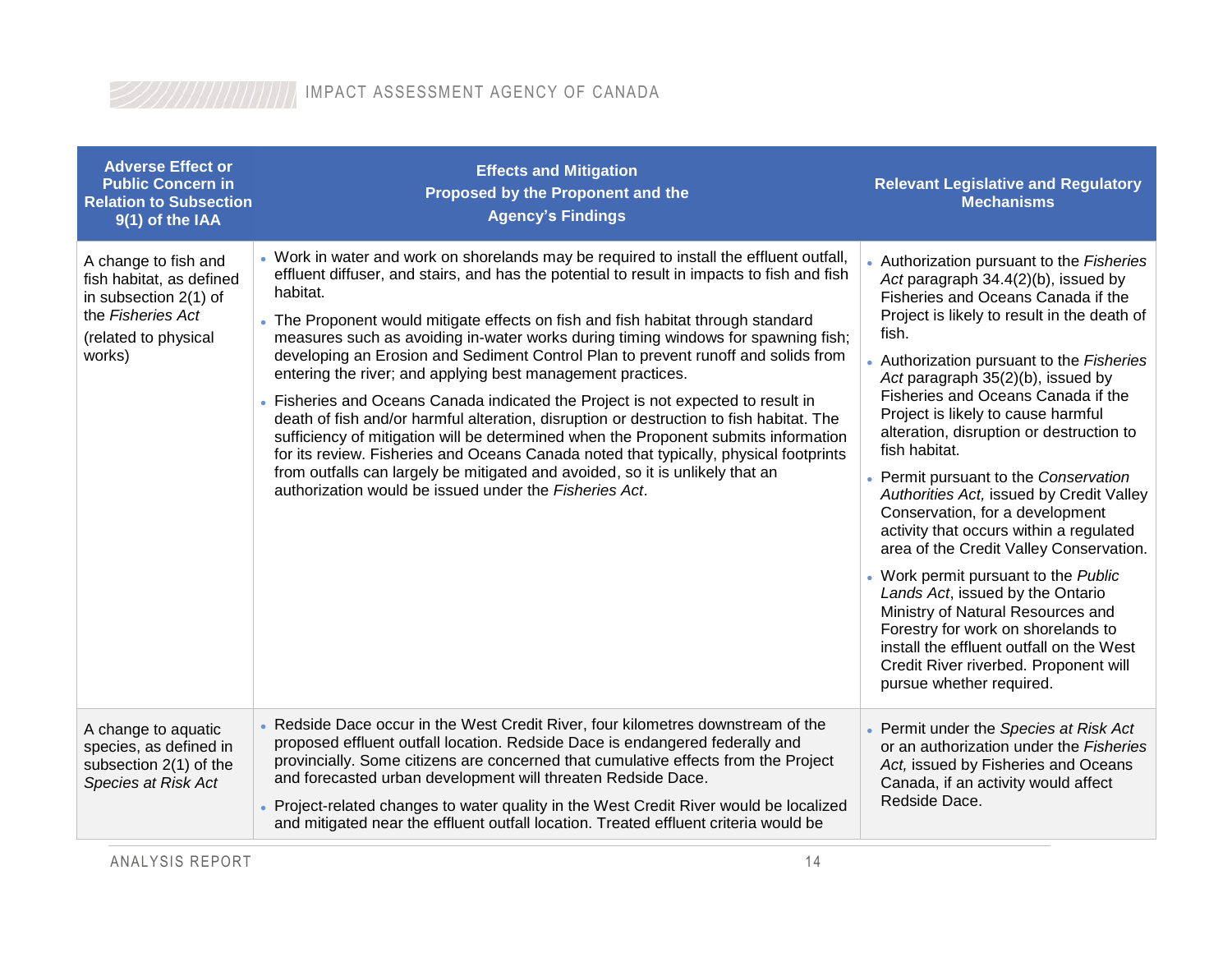

| <b>Adverse Effect or</b><br><b>Public Concern in</b><br><b>Relation to Subsection</b><br>9(1) of the IAA                  | <b>Effects and Mitigation</b><br>Proposed by the Proponent and the<br><b>Agency's Findings</b>                                                                                                                                                                                                                                                                                                                                                                                                                                                                                                                                                                                                                                                                                                                                                                                                                                                                                                                                                                       | <b>Relevant Legislative and Regulatory</b><br><b>Mechanisms</b>                                                                                                                                                                                                                                                                                                                                                                                                                                                                                                                                                        |
|---------------------------------------------------------------------------------------------------------------------------|----------------------------------------------------------------------------------------------------------------------------------------------------------------------------------------------------------------------------------------------------------------------------------------------------------------------------------------------------------------------------------------------------------------------------------------------------------------------------------------------------------------------------------------------------------------------------------------------------------------------------------------------------------------------------------------------------------------------------------------------------------------------------------------------------------------------------------------------------------------------------------------------------------------------------------------------------------------------------------------------------------------------------------------------------------------------|------------------------------------------------------------------------------------------------------------------------------------------------------------------------------------------------------------------------------------------------------------------------------------------------------------------------------------------------------------------------------------------------------------------------------------------------------------------------------------------------------------------------------------------------------------------------------------------------------------------------|
|                                                                                                                           | protective of all forms of aquatic life. The Proponent also plans to implement<br>standard mitigation measures to address construction-related effects on fish and<br>fish habitat at the outfall location. The Proponent can refer to Ontario's Guidance for<br>Development Activities in Redside Dace Protected Habitat <sup>5</sup> .<br>• Fisheries and Oceans Canada has indicated the Project is unlikely to result in<br>impacts on Redside Dace and a permit under the Species at Risk Act is unlikely to<br>be required. No concerns about Redside Dace were raised by provincial ministries<br>during the Class EA.                                                                                                                                                                                                                                                                                                                                                                                                                                        | • Compliance with Ontario's<br>Endangered Species Act, which<br>prohibits killing, harming and<br>harassment of species at risk, and<br>prohibits the damage or destruction of<br>their habitat.                                                                                                                                                                                                                                                                                                                                                                                                                       |
| A change to migratory<br>birds, as defined in<br>subsection 2(1) of the<br><b>Migratory Birds</b><br>Convention Act, 1994 | • Forty-seven migratory bird species, including five migratory birds that are federally-<br>listed species at risk <sup>6</sup> , were documented in the vicinity of the Project.<br>. Individual mortality and the destruction of nests and eggs could occur during site<br>preparation or from collisions with project vehicles and infrastructure. Sensory<br>disturbances, such as noise, lights, and vibrations from excavation and machinery<br>can also affect migratory birds.<br>• The Proponent would mitigate effects on migratory birds through standard<br>measures such as avoiding vegetation clearing during the breeding season<br>(between early April and late August); undertaking a breeding bird and nest survey<br>if activities are proposed during the general nesting period; and implementing an<br>environmental management plan during construction.<br>• The proponent intends to identify specific mitigation details during the design phase<br>and can refer to Canada's Guidelines to reduce risk to migratory birds. <sup>7</sup> | • Compliance with the Migratory Birds<br>Convention Act, 1994, which prohibits<br>the harming of migratory birds, the<br>nests of migratory birds and/or their<br>eggs. Environment and Climate<br>Change Canada indicated that neither<br>a permit under the Migratory Birds<br>Convention Act, 1994, nor a permit<br>under the Species at Risk Act are<br>anticipated to be required for migratory<br>bird species.<br>• Compliance with Ontario's<br>Endangered Species Act. A permit<br>under the Act is not anticipated to be<br>required. The Proponent would instead<br>be required to follow rules to mitigate |

<sup>5</sup> [Guidance for development activities in Redside Dace protected habitat | Ontario.ca](https://www.ontario.ca/page/guidance-development-activities-redside-dace-protected-habitat)

<sup>&</sup>lt;sup>6</sup> Bird species at risk include Bobolink (threatened), Eastern Meadowlark (threatened), Barn Swallow (threatened), Golden-winged Warbler (threatened), and Eastern Wood-Pewee (special concern).

<sup>7</sup> [Guidelines to reduce risk to migratory birds -](https://www.canada.ca/en/environment-climate-change/services/avoiding-harm-migratory-birds/reduce-risk-migratory-birds.html) Canada.ca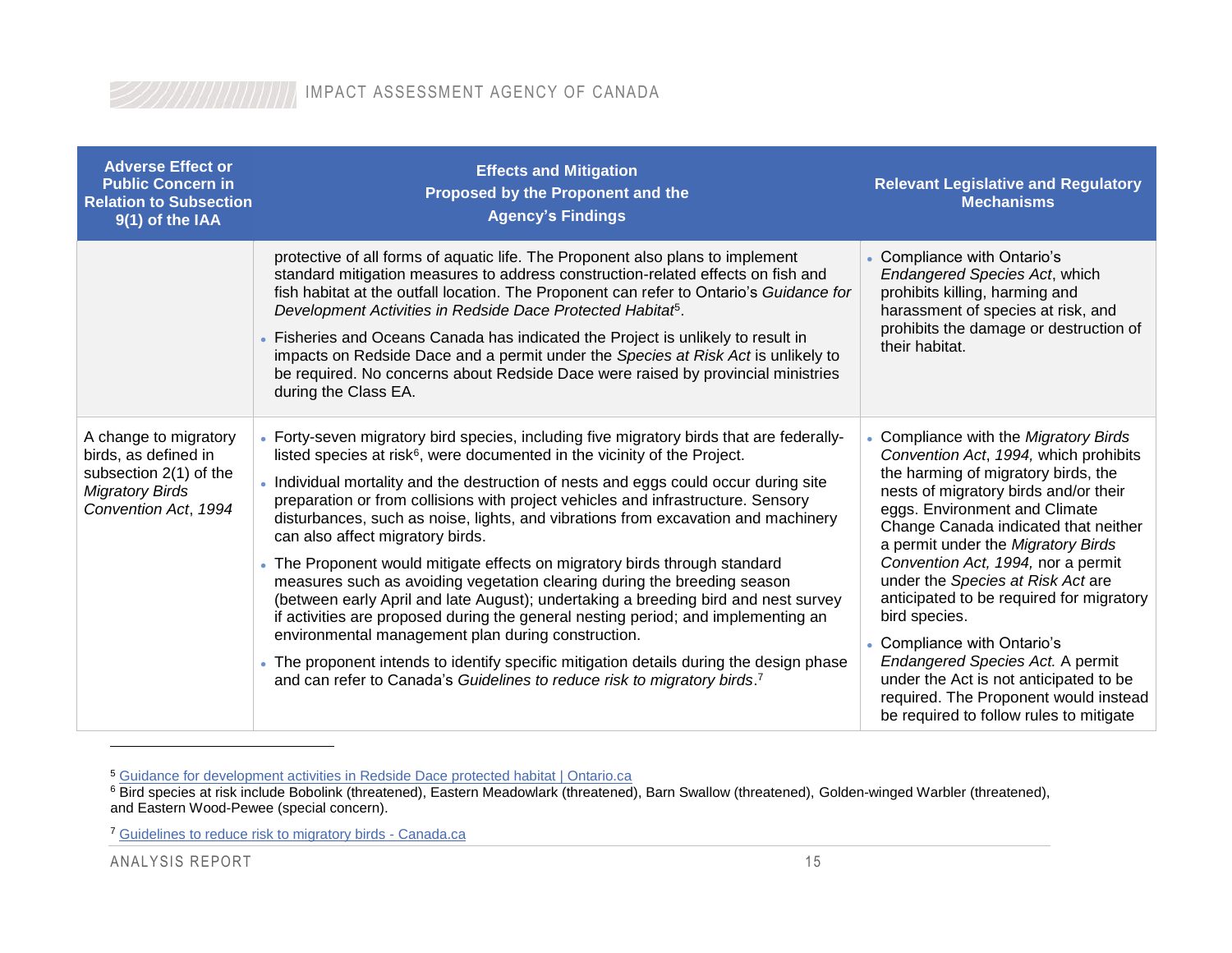

| <b>Adverse Effect or</b><br><b>Public Concern in</b><br><b>Relation to Subsection</b><br>9(1) of the IAA                                                    | <b>Effects and Mitigation</b><br>Proposed by the Proponent and the<br><b>Agency's Findings</b>                                                                                                                                                                                                                                                                                                                                                                                                                                                 | <b>Relevant Legislative and Regulatory</b><br><b>Mechanisms</b>                                                                                         |
|-------------------------------------------------------------------------------------------------------------------------------------------------------------|------------------------------------------------------------------------------------------------------------------------------------------------------------------------------------------------------------------------------------------------------------------------------------------------------------------------------------------------------------------------------------------------------------------------------------------------------------------------------------------------------------------------------------------------|---------------------------------------------------------------------------------------------------------------------------------------------------------|
|                                                                                                                                                             | • Bobolink and Eastern Meadowlark may be present near the proposed wastewater<br>treatment plant site where there will be a small, permanent loss of habitat. Bobolink<br>and Eastern Meadowlark are threatened federally and provincially. To comply with<br>Ontario's Endangered Species Act, the proponent would create or enhance habitat<br>for these species, and manage that habitat.                                                                                                                                                   | adverse effects to Bobolink and<br>Eastern Meadowlark, as per<br>exemption provisions in Ontario<br>Regulation 242/08 (subsections 23.6) <sup>8</sup> . |
| A change to the<br>environment that would<br>occur on federal lands                                                                                         | • Adverse environmental effects on federal lands are not anticipated, as there are no<br>federal lands in the vicinity of the Project.                                                                                                                                                                                                                                                                                                                                                                                                         | • Not applicable.                                                                                                                                       |
| A change to the<br>environment that would<br>occur in a province<br>other than the one in<br>which the Project is<br>being carried out or<br>outside Canada | • No adverse transboundary effects in other provinces or outside Canada are<br>anticipated. The nearest provincial and international borders are approximately<br>302 kilometres northeast and 77 kilometres southeast of the Project, respectively.<br>• The construction and operation of the Project would result in greenhouse gas<br>emissions. However, wastewater infrastructure projects are expected to support a<br>shift toward lower emitting models of wastewater systems and decreased<br>greenhouse gas emissions. <sup>9</sup> | • Not applicable.                                                                                                                                       |

<sup>8</sup> [Ontario Regulation 242/08: GENERAL \(ontario.ca\)](https://www.ontario.ca/laws/regulation/080242#BK32)

<sup>9</sup> Environment and Climate Change Canada (2019. Achieving A Sustainable Future: A Federal sustainable Development Strategy For Canada 2019 to 2022. Available at: [http://www.fsds-sfdd.ca/downloads/FSDS\\_2019-2022.pdf.](http://www.fsds-sfdd.ca/downloads/FSDS_2019-2022.pdf)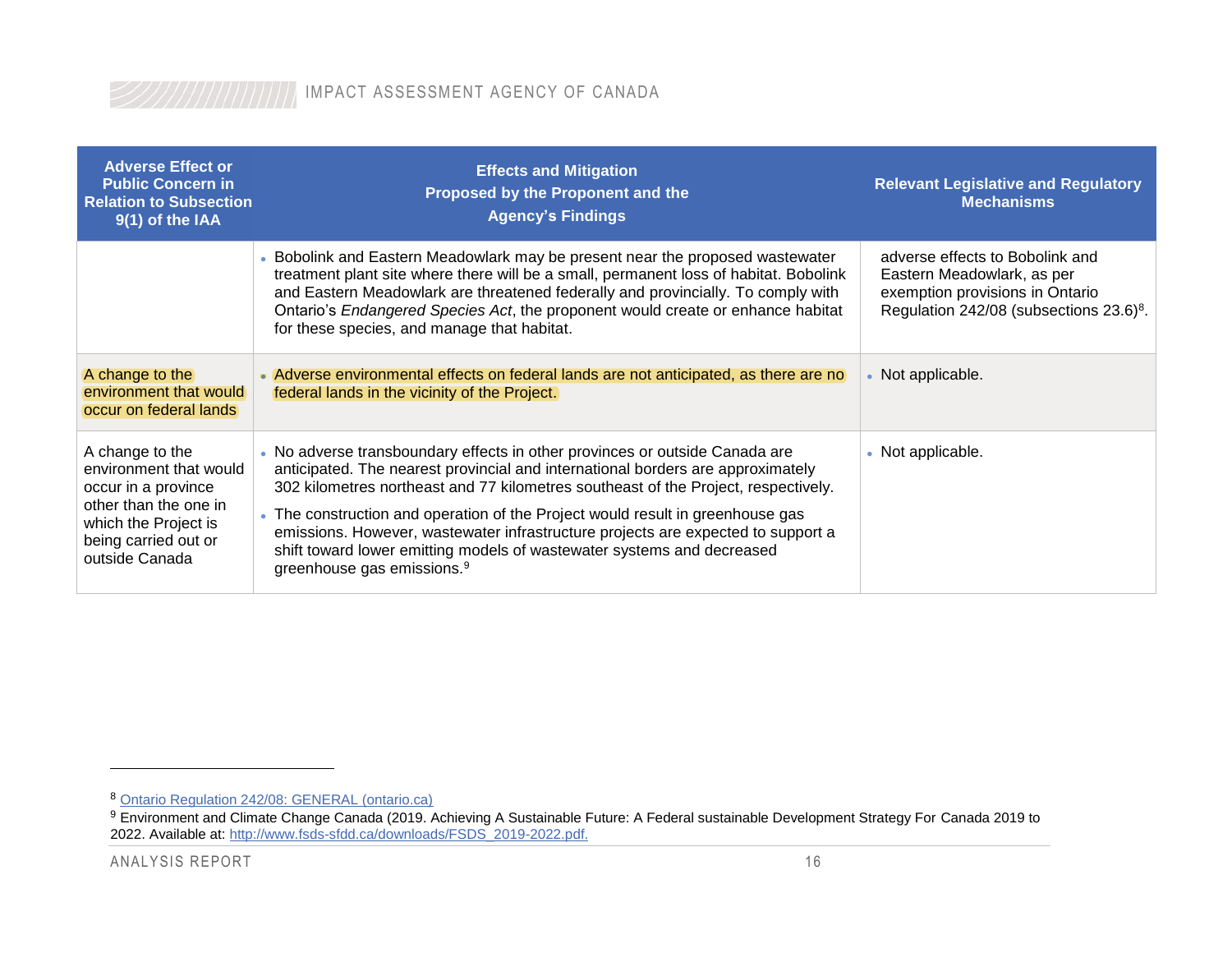

| <b>Adverse Effect or</b><br><b>Public Concern in</b><br><b>Relation to Subsection</b><br>9(1) of the IAA                                                                                                                                                                                                                                   | <b>Effects and Mitigation</b><br>Proposed by the Proponent and the<br><b>Agency's Findings</b>                                                                                                                                                                                                                                                                                                                                                                                                                                                                                                                                                                                                                                                                                                                                                                                                                                                                                                                                                                                                                                                                                                                                                                                                                                         | <b>Relevant Legislative and Regulatory</b><br><b>Mechanisms</b>                                                                                                                                                                                                                                                                                                                                   |
|--------------------------------------------------------------------------------------------------------------------------------------------------------------------------------------------------------------------------------------------------------------------------------------------------------------------------------------------|----------------------------------------------------------------------------------------------------------------------------------------------------------------------------------------------------------------------------------------------------------------------------------------------------------------------------------------------------------------------------------------------------------------------------------------------------------------------------------------------------------------------------------------------------------------------------------------------------------------------------------------------------------------------------------------------------------------------------------------------------------------------------------------------------------------------------------------------------------------------------------------------------------------------------------------------------------------------------------------------------------------------------------------------------------------------------------------------------------------------------------------------------------------------------------------------------------------------------------------------------------------------------------------------------------------------------------------|---------------------------------------------------------------------------------------------------------------------------------------------------------------------------------------------------------------------------------------------------------------------------------------------------------------------------------------------------------------------------------------------------|
| With respect to the<br>Indigenous peoples of<br>Canada, an impact -<br>occurring in Canada<br>and resulting from any<br>change to the<br>environment on:<br>physical and cultural<br>heritage; and<br>any structure, site, or<br>thing that is of<br>historical,<br>archaeological,<br>paleontological or<br>architectural<br>significance | • No impacts are anticipated.<br>• As part of the Class EA process, the Proponent completed a cultural heritage<br>resource assessment for the entire project area in accordance with guidelines<br>published by the Ontario Ministry of Heritage, Sport, Tourism and Culture Industries.<br>The assessment took into account Indigenous land use and settlement. No cultural<br>heritage resources of interest to Indigenous peoples were identified.<br>• The Proponent conducted Stage 1 and Stage 2 Archaeological Assessments,<br>pursuant to the Ontario Heritage Act, within the area of the proposed wastewater<br>treatment plant site, effluent pipe, and outfall location. No archaeological materials<br>were identified so further assessment was not required. The proponent will conduct<br>Stage 2 Archaeological Assessments for other project components during the<br>project implementation stage.<br>• To comply with the Ontario Heritage Act, all work would stop if unexpected<br>archaeological resources are encountered (or suspected) during physical activities.<br>The site would be protected from impact until assessed by a licensed archaeologist.<br>Consultation with relevant Indigenous groups would be initiated in the event that<br>archaeological resources or human remains are discovered. | • Compliance with the Ontario Heritage<br>Act requires the Proponent to conduct<br>archaeological assessments in<br>accordance with the Ministry of<br>Heritage, Sport, Tourism and Culture<br><b>Industries Standards and Guidelines</b><br>for Consultant Archaeologists (2011)<br>and follow protocols to protect any<br>discovered archaeological resource.                                   |
| With respect to the<br>Indigenous peoples of<br>Canada, an impact -<br>occurring in Canada<br>and resulting from any<br>change to the<br>environment - on<br>current use of lands<br>and resources for<br>traditional purposes                                                                                                             | • No impacts are anticipated.<br>• Most project components are located on private lands intended for agriculture use<br>or throughout residential and commercially developed areas, where current use of<br>land and resources for traditional purposes is not anticipated to occur. Project-<br>related changes to land would be localized, mitigated close to the source, and in<br>many cases temporary during the construction of underground components.<br>. In the West Credit River, project-related changes to water quality would be localized<br>and mitigated near the effluent outfall location. Treated effluent criteria would be<br>protective of all forms of aquatic life. Effects on fisheries are not anticipated.                                                                                                                                                                                                                                                                                                                                                                                                                                                                                                                                                                                                 | • Compliance with Ontario Water<br>Resources Act, Public Lands Act,<br>Ontario Heritage Act, Environmental<br>Protection Act, Endangered Species<br>Act, Conservation Authorities Act,<br><b>Fisheries Act, Migratory Birds</b><br>Convention Act, 1994, Species at Risk<br>Act, and Canadian Navigable Waters<br>Act, including any relevant licenses,<br>permits, approvals, or authorizations, |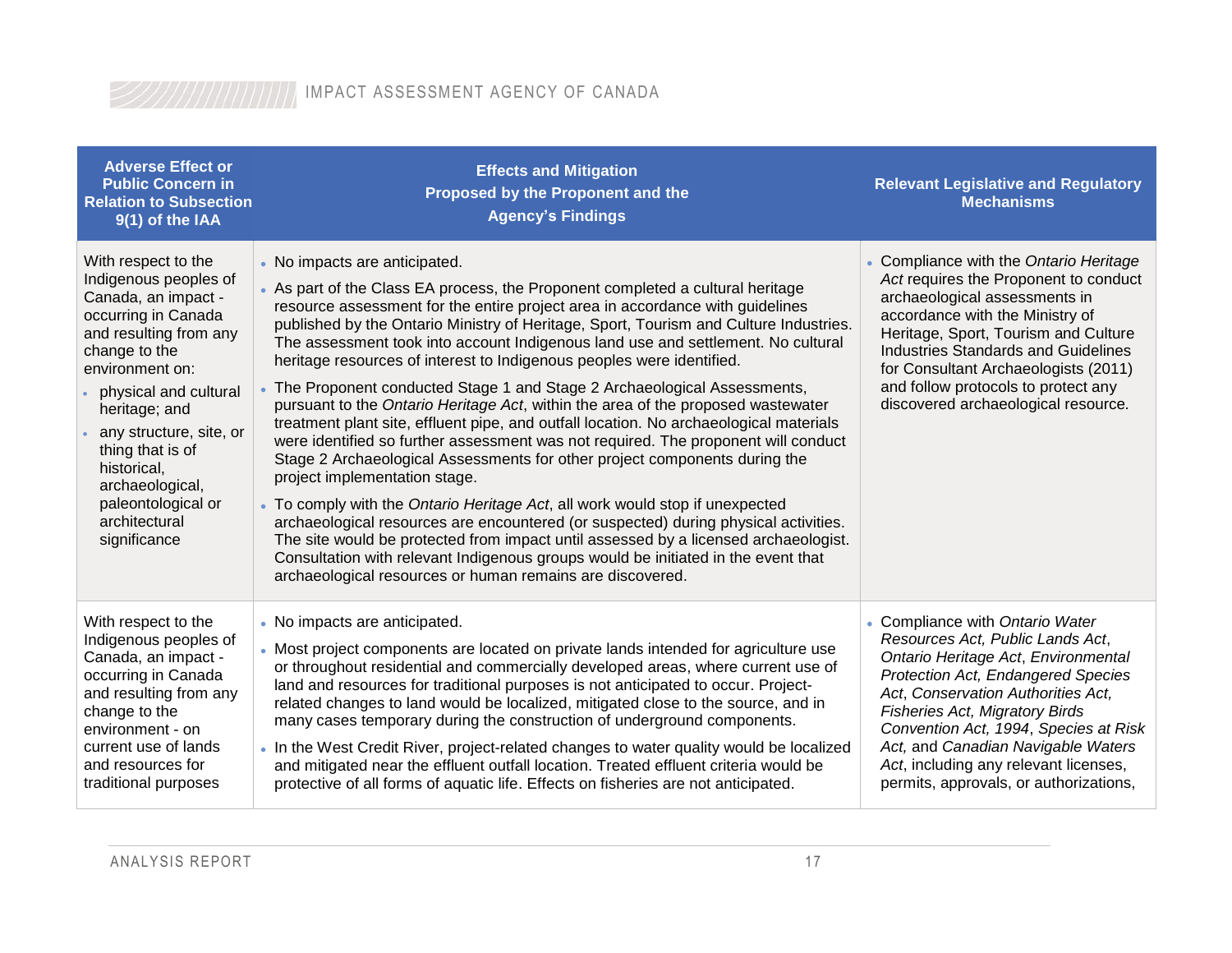#### IMPACT ASSESSMENT AGENCY OF CANADA

| <b>Adverse Effect or</b><br><b>Public Concern in</b><br><b>Relation to Subsection</b><br>9(1) of the IAA                       | <b>Effects and Mitigation</b><br>Proposed by the Proponent and the<br><b>Agency's Findings</b>                                                                                                                                                                                                                                                                                                                                                                                                                                                                                                                                                                                                                                                                                                                    | <b>Relevant Legislative and Regulatory</b><br><b>Mechanisms</b>                                                                                                                                                                                                                                                                                                                                                                                                |
|--------------------------------------------------------------------------------------------------------------------------------|-------------------------------------------------------------------------------------------------------------------------------------------------------------------------------------------------------------------------------------------------------------------------------------------------------------------------------------------------------------------------------------------------------------------------------------------------------------------------------------------------------------------------------------------------------------------------------------------------------------------------------------------------------------------------------------------------------------------------------------------------------------------------------------------------------------------|----------------------------------------------------------------------------------------------------------------------------------------------------------------------------------------------------------------------------------------------------------------------------------------------------------------------------------------------------------------------------------------------------------------------------------------------------------------|
|                                                                                                                                |                                                                                                                                                                                                                                                                                                                                                                                                                                                                                                                                                                                                                                                                                                                                                                                                                   | would ensure that effects are localized<br>and mitigated.                                                                                                                                                                                                                                                                                                                                                                                                      |
| Any change occurring<br>in Canada to the<br>health, social or<br>economic conditions of<br>the Indigenous peoples<br>of Canada | • No impacts are anticipated.<br>. No changes to the health, social or economic conditions of the potentially affected<br>Indigenous groups are anticipated given the location, size and scale of the Project.<br>The nearest reserve is approximately 70 kilometres southwest of the Project.<br>• Project-related changes to land would be localized, mitigated close to the source,<br>and in many cases temporary during the construction of underground components.<br>. In the West Credit River, project-related changes to water quality would be localized<br>and mitigated near the effluent outfall location. Treated effluent criteria would be<br>protective of all forms of aquatic life. Effects on fisheries are not anticipated.                                                                 | • Compliance with Ontario Water<br>Resources Act, Public Lands Act,<br>Ontario Heritage Act, Environmental<br>Protection Act, Endangered Species<br>Act, Conservation Authorities Act,<br><b>Fisheries Act, Migratory Birds</b><br>Convention Act, 1994, Species at Risk<br>Act, and Canadian Navigable Waters<br>Act, including any relevant licenses,<br>permits, approvals, or authorizations,<br>would ensure that effects are localized<br>and mitigated. |
| Adverse direct or<br>incidental effects                                                                                        | If required, authorizations from Fisheries and Oceans Canada, issued under the<br>Fisheries Act, would include conditions requiring avoidance, as well as mitigation,<br>offsetting, contingency and monitoring measures.<br>If required, permit from Fisheries and Oceans Canada, issued under the Species at<br>Risk Act, would include requirements to assess and mitigate effects on the species<br>or its critical habitat or the residences of its individuals.<br>If required, the review and approval process, under the Canadian Navigable Waters<br>Act administered by Transport Canada, would include conditions to prevent severe<br>impacts to navigation.<br>• The direct or incidental effects would be limited or addressed through the<br>requirements set by the relevant federal authorities. | • Fisheries Act authorizations, issued<br>under paragraphs 34.4(2)(b) and<br>35(2)(b) may be required.<br>• Species at Risk Act permit may be<br>required.<br>• Canadian Navigable Waters Act<br>approval under section 10(1)(a) may<br>be required.                                                                                                                                                                                                           |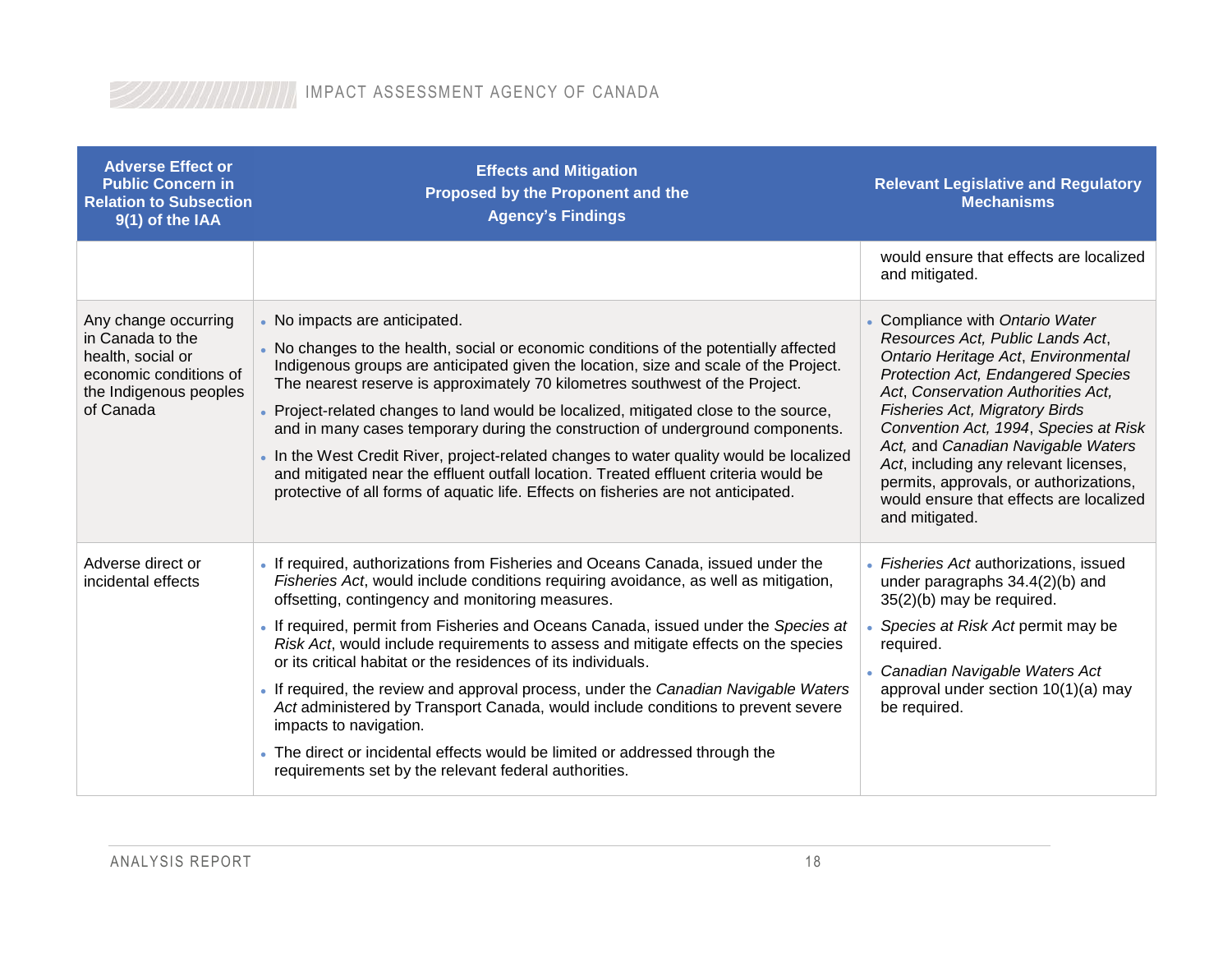

| <b>Adverse Effect or</b><br><b>Public Concern in</b><br><b>Relation to Subsection</b><br>9(1) of the IAA | <b>Effects and Mitigation</b><br>Proposed by the Proponent and the<br><b>Agency's Findings</b>                                                                                                               | <b>Relevant Legislative and Regulatory</b><br><b>Mechanisms</b>                |
|----------------------------------------------------------------------------------------------------------|--------------------------------------------------------------------------------------------------------------------------------------------------------------------------------------------------------------|--------------------------------------------------------------------------------|
| Public concerns related<br>to the above effects                                                          | Potential effects on fish and fish habitat, aquatic species at risk, migratory birds, and<br>Indigenous peoples along with relevant project design features and mitigation<br>measures are summarized above. | Relevant legislative and regulatory<br>mechanisms for are summarized<br>above. |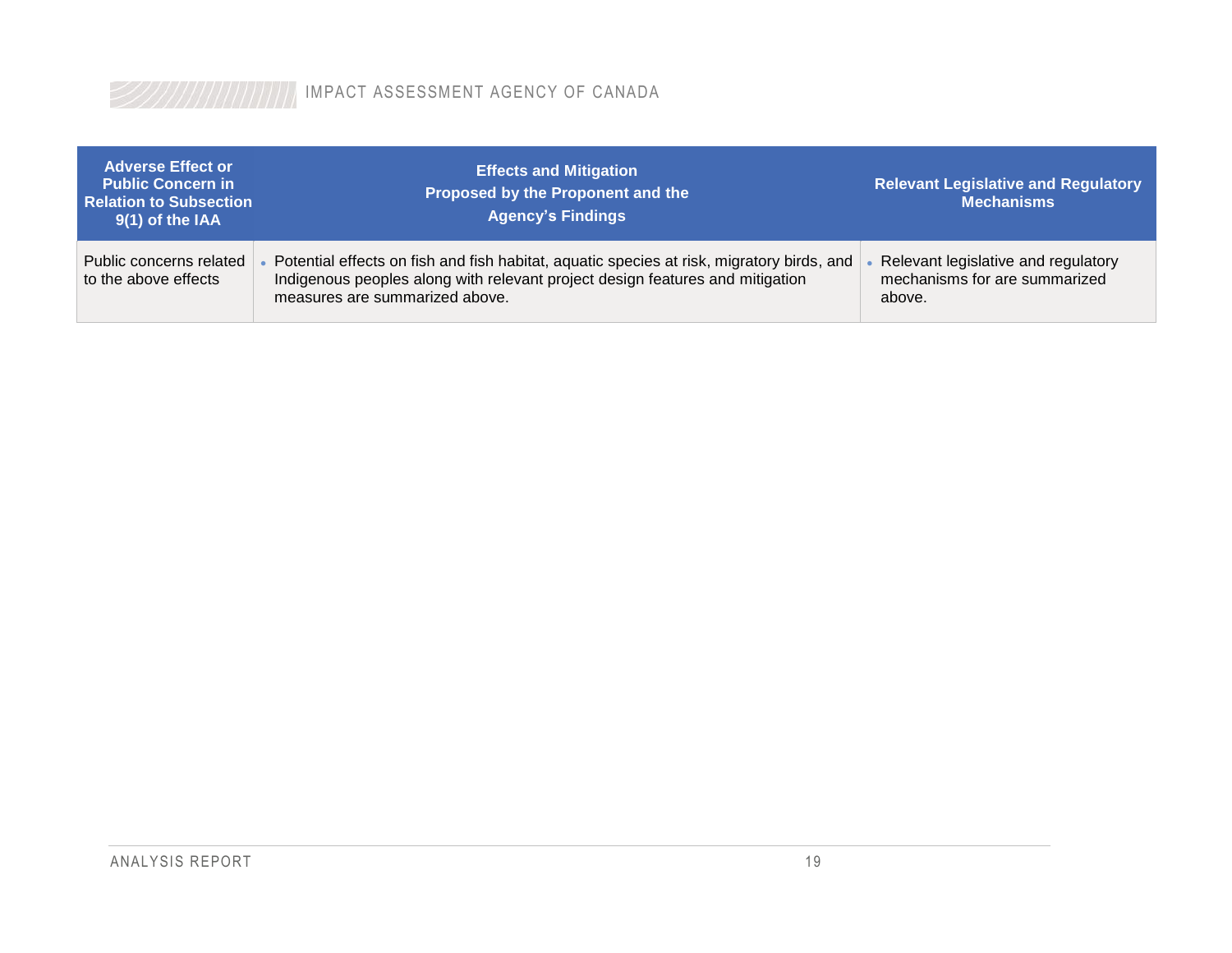# <span id="page-21-0"></span>ANNEX II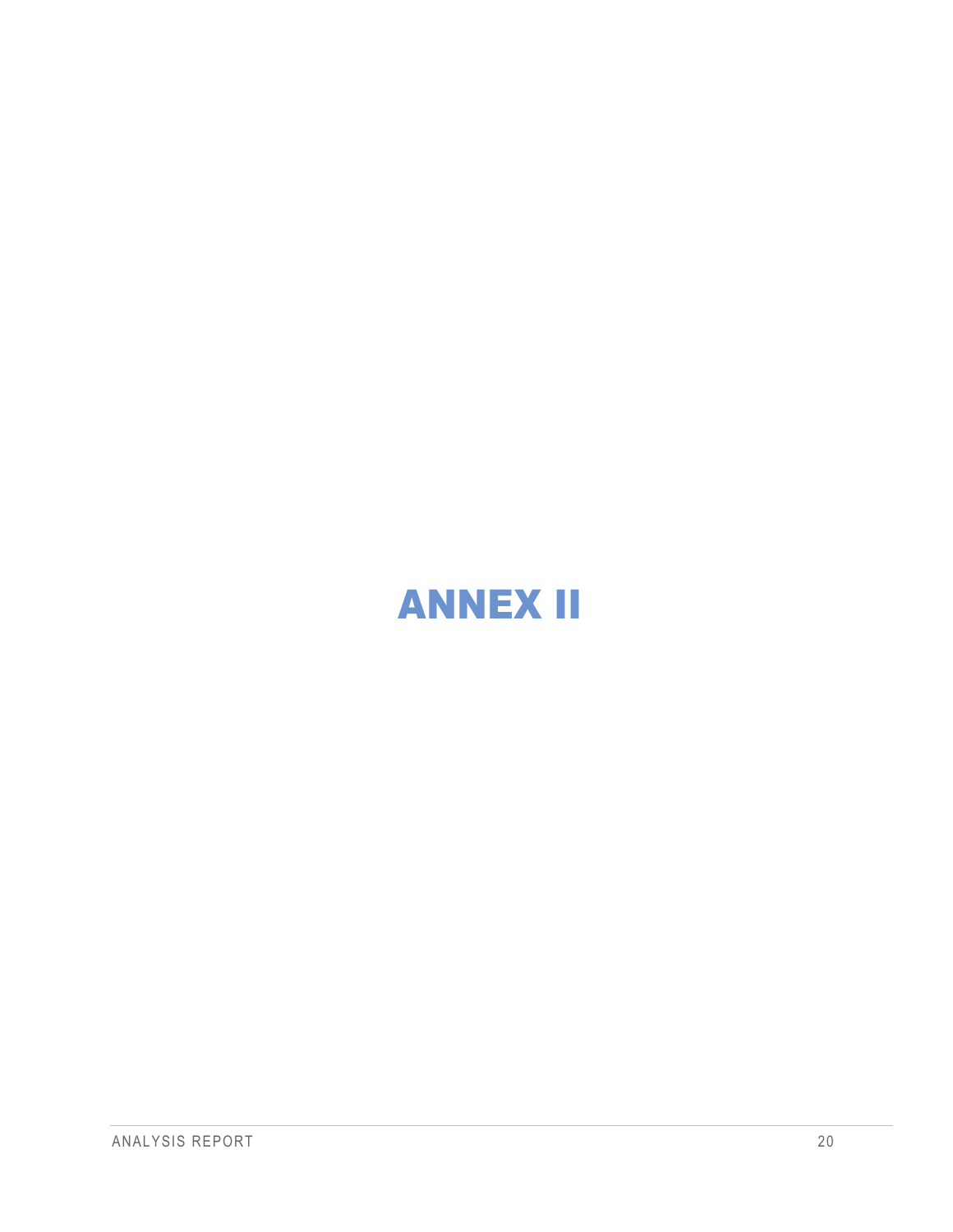#### <span id="page-22-0"></span>**Annex II: Potential Federal and Provincial Authorizations Relevant to the Project**

| <b>Authorization</b>                                                                                                                                                     | <b>Description</b>                                                                                                                                                                                                                                                                                                                                                                                                                                                                                              |
|--------------------------------------------------------------------------------------------------------------------------------------------------------------------------|-----------------------------------------------------------------------------------------------------------------------------------------------------------------------------------------------------------------------------------------------------------------------------------------------------------------------------------------------------------------------------------------------------------------------------------------------------------------------------------------------------------------|
| Approval for outfall works, as<br>defined under the works in<br>navigable waters not listed by<br>Transport Canada, pursuant<br>to the Canadian Navigable<br>Waters Act. | • The Proponent should self-assess whether the proposed outfall is listed as<br>a minor work, as defined under the Minor Works and Waters Order,<br>pursuant to the Canadian Navigable Waters Act. Minor works do not require<br>an approval if the work meets the criteria and requirements found in the<br>Minor Works and Waters Order.<br>• For navigable waterways not listed, proponents are required to issue a                                                                                          |
|                                                                                                                                                                          | public notice and provide information about proposed works (except for<br>minor works) on all navigable waters.                                                                                                                                                                                                                                                                                                                                                                                                 |
|                                                                                                                                                                          | • The Proponent would either submit a voluntary application for an approval<br>or undertake the public resolution process under section 10(1)(a) and<br>10(1)(b) of the Canadian Navigable Waters Act, respectively.                                                                                                                                                                                                                                                                                            |
|                                                                                                                                                                          | • The approval requires that water levels or water flow is maintained for<br>navigation purposes in navigable water.                                                                                                                                                                                                                                                                                                                                                                                            |
|                                                                                                                                                                          | • This approval process requires public and Indigenous consultation, and will<br>take into account existing consultation and regulatory processes.                                                                                                                                                                                                                                                                                                                                                              |
| Authorization issued by<br><b>Fisheries and Oceans</b><br>Canada, pursuant to<br>paragraph 34.4(2)(b) of the<br>Fisheries Act.                                           | • A Fisheries Act paragraph 34.4(2)(b) authorization includes requirements to<br>assess and mitigate effects arising from carrying out a work, undertaking or<br>activity that results in the death of fish. The authorization must identify<br>measures to offset those effects and monitoring commitments to address<br>and assess the effectiveness of the offset measures.                                                                                                                                  |
|                                                                                                                                                                          | • An authorization will be required if the Project is likely to result in the death<br>of fish.                                                                                                                                                                                                                                                                                                                                                                                                                 |
|                                                                                                                                                                          | • The Proponent has committed to submit a Request for Project Review to<br>Fisheries and Oceans Canada to determine whether this authorization<br>would be required.                                                                                                                                                                                                                                                                                                                                            |
|                                                                                                                                                                          | • If an authorization were required, consultation with affected Indigenous<br>groups would be conducted prior to its issuance.                                                                                                                                                                                                                                                                                                                                                                                  |
| Authorization, issued by<br><b>Fisheries and Oceans</b><br>Canada, pursuant to 35(2)(b)<br>of the Fisheries Act.                                                         | • A Fisheries Act paragraph 35(2)(b) authorization includes requirements to<br>assess and mitigate effects arising from carrying out a work, undertaking or<br>activity that results in harmful alteration, disruption or destruction of fish<br>habitat. The authorization must identify measures to offset those effects and<br>monitoring commitments to address and assess the effectiveness of the<br>offset measures<br>• An authorization will be required if the Project is likely to cause the harmful |
|                                                                                                                                                                          | alteration, disruption, or destruction to fish habitat.                                                                                                                                                                                                                                                                                                                                                                                                                                                         |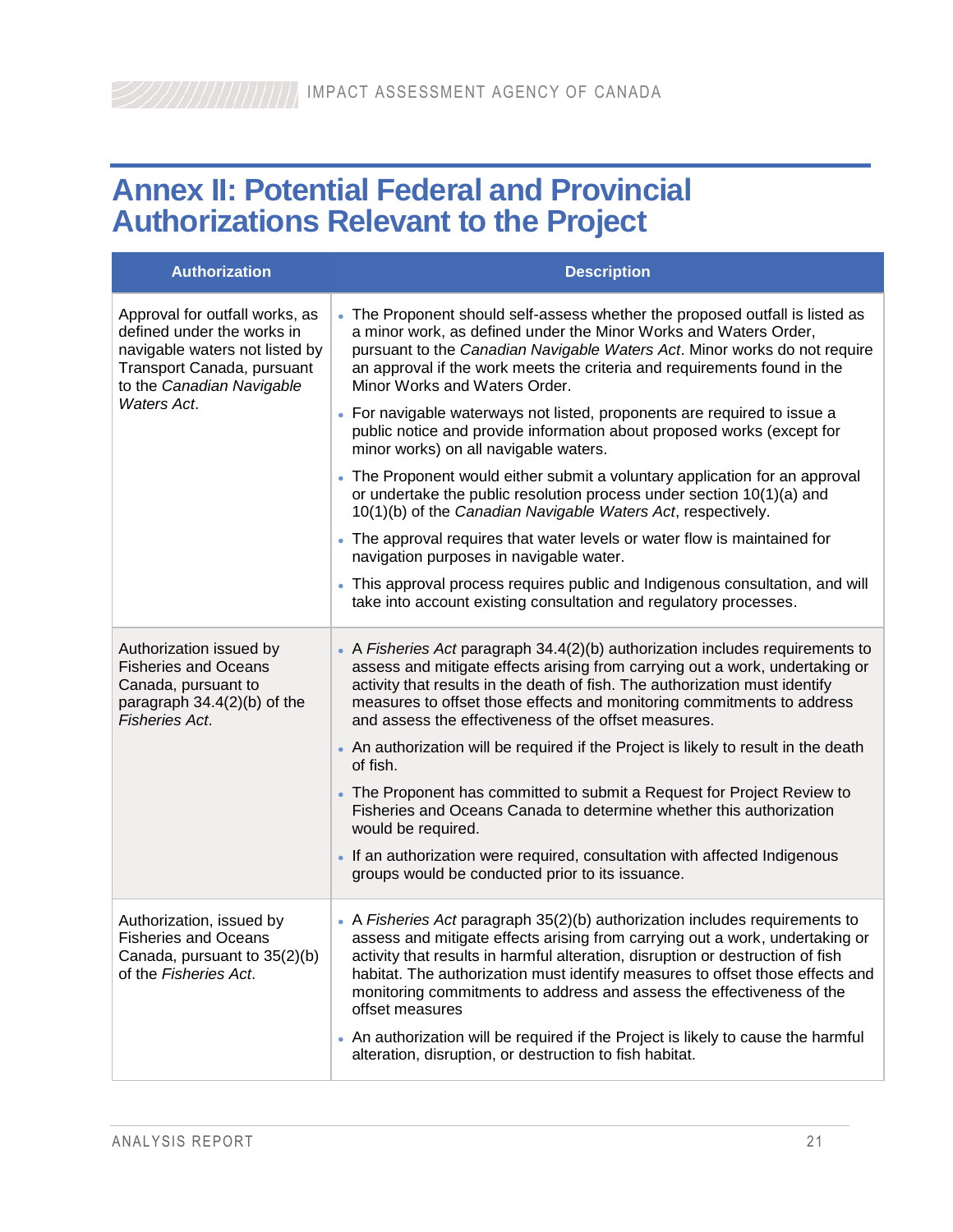| <b>Authorization</b>                                                                                                                    | <b>Description</b>                                                                                                                                                                                                                                                                                                                                                                                                                                                                     |
|-----------------------------------------------------------------------------------------------------------------------------------------|----------------------------------------------------------------------------------------------------------------------------------------------------------------------------------------------------------------------------------------------------------------------------------------------------------------------------------------------------------------------------------------------------------------------------------------------------------------------------------------|
|                                                                                                                                         | • The Proponent has committed to submit a Request for Project Review to<br>Fisheries and Oceans Canada to determine whether this authorization<br>would be required.                                                                                                                                                                                                                                                                                                                   |
|                                                                                                                                         | • If an authorization were required, consultation with affected Indigenous<br>groups would be conducted prior to its issuance.                                                                                                                                                                                                                                                                                                                                                         |
| <b>Permit for Redside Dace</b><br>issued by Fisheries and<br>Oceans Canada, pursuant to<br>section 73(1) of the Species<br>at Risk Act. | • A Species at Risk Act permit includes requirements to assess and mitigate<br>effects on the species or its critical habitat or the residences of its<br>individuals.                                                                                                                                                                                                                                                                                                                 |
|                                                                                                                                         | • A permit under the Species at Risk Act could be required if an activity would<br>affect Redside Dace.                                                                                                                                                                                                                                                                                                                                                                                |
|                                                                                                                                         | • Prior to authorization, the minister of Fisheries and Oceans Canada must be<br>satisfied that the activities will not jeopardize survival or recovery of the<br>species at risk.                                                                                                                                                                                                                                                                                                     |
| Compliance with subsection<br>36(3) of the Fisheries Act.                                                                               | • Prohibits the deposit of deleterious substances (substance with a potentially<br>harmful physical effect, including water temperature) into waters frequented<br>by fish, unless authorized by a regulation such as the Wastewater Systems<br><b>Effluent Regulations.</b>                                                                                                                                                                                                           |
|                                                                                                                                         | • A deleterious substance means:                                                                                                                                                                                                                                                                                                                                                                                                                                                       |
|                                                                                                                                         | ○ any substance that, if added to water, would degrade or alter the quality of<br>that water so that it is rendered or is likely to be rendered deleterious to<br>fish or fish habitat or to the use by man of fish that frequent that water; or                                                                                                                                                                                                                                       |
|                                                                                                                                         | ○ any water that contains a substance in such quantity or concentration, or<br>that has been so treated, processed or changed, by heat or other means,<br>from a natural state that it would, if added to any other water, degrade or<br>alter or form part of a process of degradation or alteration of the quality of<br>that water so that it is rendered or is likely to be rendered deleterious to<br>fish or fish habitat or to the use by man of fish that frequent that water. |
| Compliance with the<br><b>Wastewater Systems Effluent</b><br>Regulations under the<br><b>Fisheries Act.</b>                             | • Requires operators to ensure effluent discharges meet specific conditions,<br>including effluent quality standards, at the final discharge point.<br>• Operators must provide routine reports to Environment and Climate Change<br>Canada to demonstrate compliance with effluent quality limits and to<br>demonstrate that wastewater effluent is not acutely lethal to fish.                                                                                                       |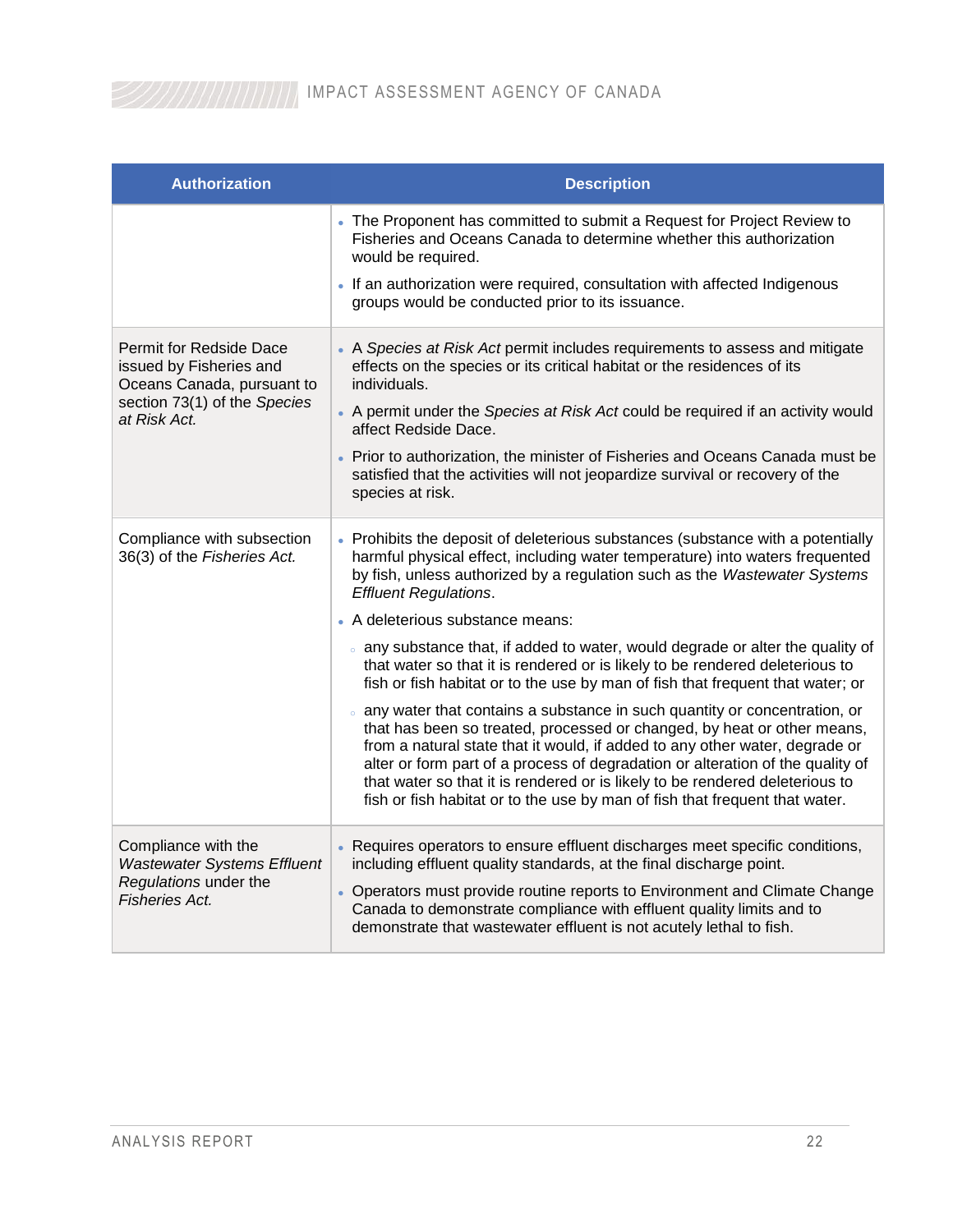| <b>Authorization</b>                                                                                                                                                                                                                                                                  | <b>Description</b>                                                                                                                                                                                                                                                                                                                                                                                                                                                                                                                                                                                                                                                                                 |
|---------------------------------------------------------------------------------------------------------------------------------------------------------------------------------------------------------------------------------------------------------------------------------------|----------------------------------------------------------------------------------------------------------------------------------------------------------------------------------------------------------------------------------------------------------------------------------------------------------------------------------------------------------------------------------------------------------------------------------------------------------------------------------------------------------------------------------------------------------------------------------------------------------------------------------------------------------------------------------------------------|
| Permit to undertake a<br>development activity within a<br>regulated area of the Credit<br>Valley Conservation, and/or<br>interfere with a watercourse<br>or wetland, under the Ontario<br>Regulation 160/06, pursuant<br>to section 28 of the<br><b>Conservation Authorities Act.</b> | • The Credit Valley Conservation is an agency responsible for ensuring that<br>natural hazards would be managed for project activities that may occur<br>within their regulated area, which may include development activities such<br>as site grading, placement of buildings or structures, and the<br>installation/operation of the effluent outfall.<br>• The permit assesses for the control of natural hazards, such as flooding,<br>erosion, dynamic breaches, pollution or the conservation of land that may<br>be affected by a development activity.<br>• The approval process includes conditions to ensure that appropriate<br>mitigation measures are in place prior to construction. |
| Compliance with subsection<br>23.6 of the Ontario<br>Regulation 242/08, pursuant<br>to the Ontario Endangered<br>Species Act in relation to<br>works within Bobolink and<br>Eastern Meadowlark habitat.                                                                               | • For any activities that damage or destroy less than 30 hectares of Bobolink<br>and Eastern Meadowlark habitat, the Proponent must:<br>○ submit a notice of activity to the Minister through the Registry of the<br>Ministry of Natural Resources and Forestry;<br>• prepare and implement a habitat management plan;<br>o create new habitat for Bobolink or Eastern Meadowlark or enhance an<br>already existing habitat for Bobolink or Eastern Meadowlark;<br>○ undertake annual monitoring of the created or enhanced habitat; and<br>• prepare and maintain a record in respect of the activity and the habitat<br>created or enhanced.                                                     |
| Authorization required for<br>removal, demolition or<br>transfer of heritage resources<br>that may be impacted, issued<br>by the Ministry of Heritage,<br>Sport, Tourism and Cultural<br>Industries, pursuant to the<br>Ontario Heritage Act.                                         | • The Ministry of Heritage, Sport, Tourism and Cultural Industries or<br>prescribed public body requesting consent is responsible for the public<br>and/or Indigenous consultation and shall include that information in the<br>consent request.<br>• The Minister's consent for removal, demolition or transfer of heritage<br>resources may include conditions.                                                                                                                                                                                                                                                                                                                                  |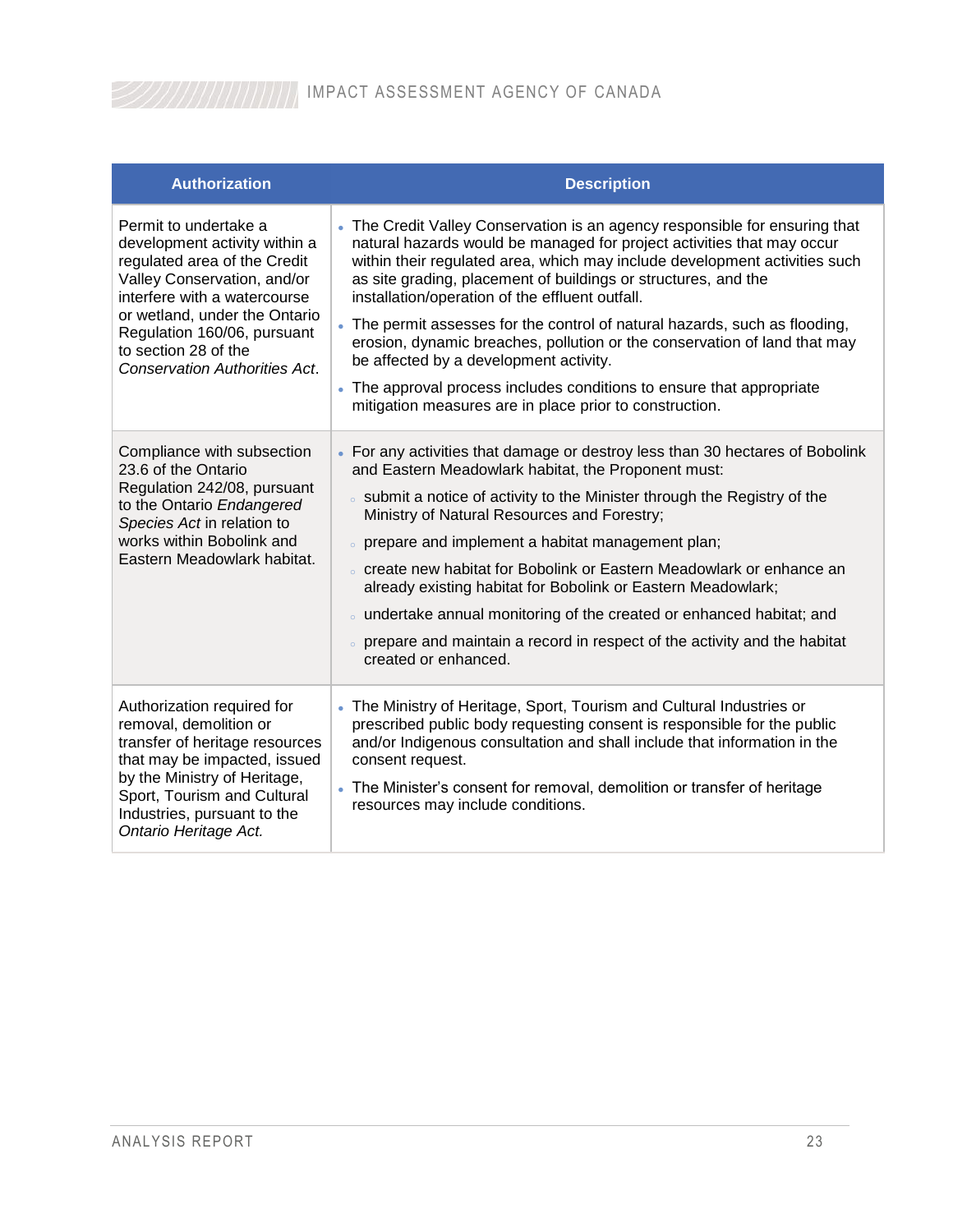| <b>Authorization</b>                                                                                                                                                                                         | <b>Description</b>                                                                                                                                                                                                                                                                                                               |
|--------------------------------------------------------------------------------------------------------------------------------------------------------------------------------------------------------------|----------------------------------------------------------------------------------------------------------------------------------------------------------------------------------------------------------------------------------------------------------------------------------------------------------------------------------|
| <b>Environmental Compliance</b><br>Approval for sewage works,<br>issued by the Ministry of the<br>Environment, Conservation<br>and Parks, pursuant to the<br><b>Ontario Water Resources</b><br>Act.          | • This Environmental Compliance Approval would include conditions for strict<br>compliance with effluent limits to be protective of the natural environment,<br>including the West Credit River, and would:                                                                                                                      |
|                                                                                                                                                                                                              | ○ outline the effluent quality criteria and objectives to which the sewage<br>works should be operated and maintained;                                                                                                                                                                                                           |
|                                                                                                                                                                                                              | o include legally enforceable rules of the operation for the Project, designed<br>to protect the environment from emissions of contaminants, discharges<br>and wastes produced; and                                                                                                                                              |
|                                                                                                                                                                                                              | ○ include requirements to complete routine sampling, monitoring and<br>reporting that would feed into an adaptive management framework.                                                                                                                                                                                          |
|                                                                                                                                                                                                              | • The Ministry of Environment, Conservation and Parks determined that the<br>Proponent has done sufficient consultation for the Class EA, which is<br>required prior to issuing an Environmental Compliance Approval for the<br>Project.                                                                                         |
| Permit to Take Water issued<br>by the Ministry of the<br>Environment, Conservation<br>and Parks, pursuant to<br>the Ontario Water Resources<br>Act.                                                          | • The Permit to Take Water includes requirements to assess impacts to<br>surface and groundwater quantity and quality due to project activities.                                                                                                                                                                                 |
|                                                                                                                                                                                                              | • The permit places limits on the quantity and duration of water taking and<br>requires reporting. Additional conditions could include monitoring<br>requirements, seasonal restrictions, modifications to discharge locations,<br>and remediation.                                                                              |
|                                                                                                                                                                                                              | • This permit would be applicable to future projects that involve water taking.<br>The permitting process requires Indigenous and public consultation.                                                                                                                                                                           |
| <b>Environmental Compliance</b><br>Approvals for air and noise,<br>issued by the Ministry of the<br>Environment, Conservation<br>and Parks, pursuant to<br>Ontario's Environmental<br><b>Protection Act.</b> | • These Environmental Compliance Approvals include requirements to<br>assess, mitigate and monitor potential adverse effects on local air quality<br>and noise levels due to project activities.                                                                                                                                 |
|                                                                                                                                                                                                              | • The Ministry of Environment, Conservation and Parks determined that the<br>Proponent has done sufficient consultation for the Class EA, which is<br>required prior to issuing an Environmental Compliance Approval for the<br>Project.                                                                                         |
| Work permit may be required<br>to install the effluent outfall on<br>the West Credit River<br>riverbed, issued by the<br>Ministry of Natural Resources<br>and Forestry, pursuant to the<br>Public Lands Act. | • The Ministry of Natural Resources and Forestry issues work permits under<br>the Public Lands Act to achieve effective stewardship of public land and to<br>protect Crown interests from activities occurring on adjacent, privately<br>owned shore lands.<br>• This authorization process may include Indigenous consultation. |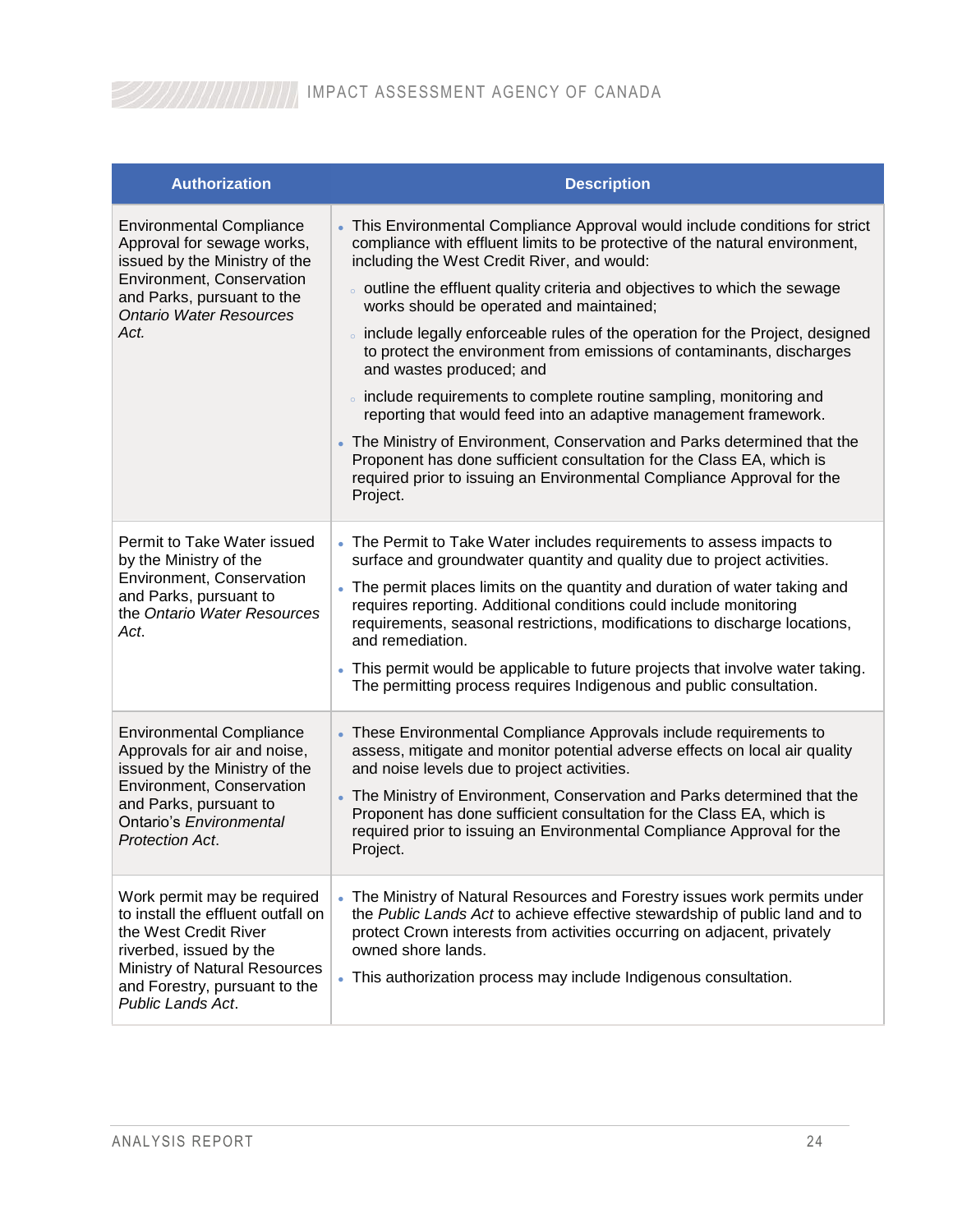# <span id="page-26-0"></span>ANNEX III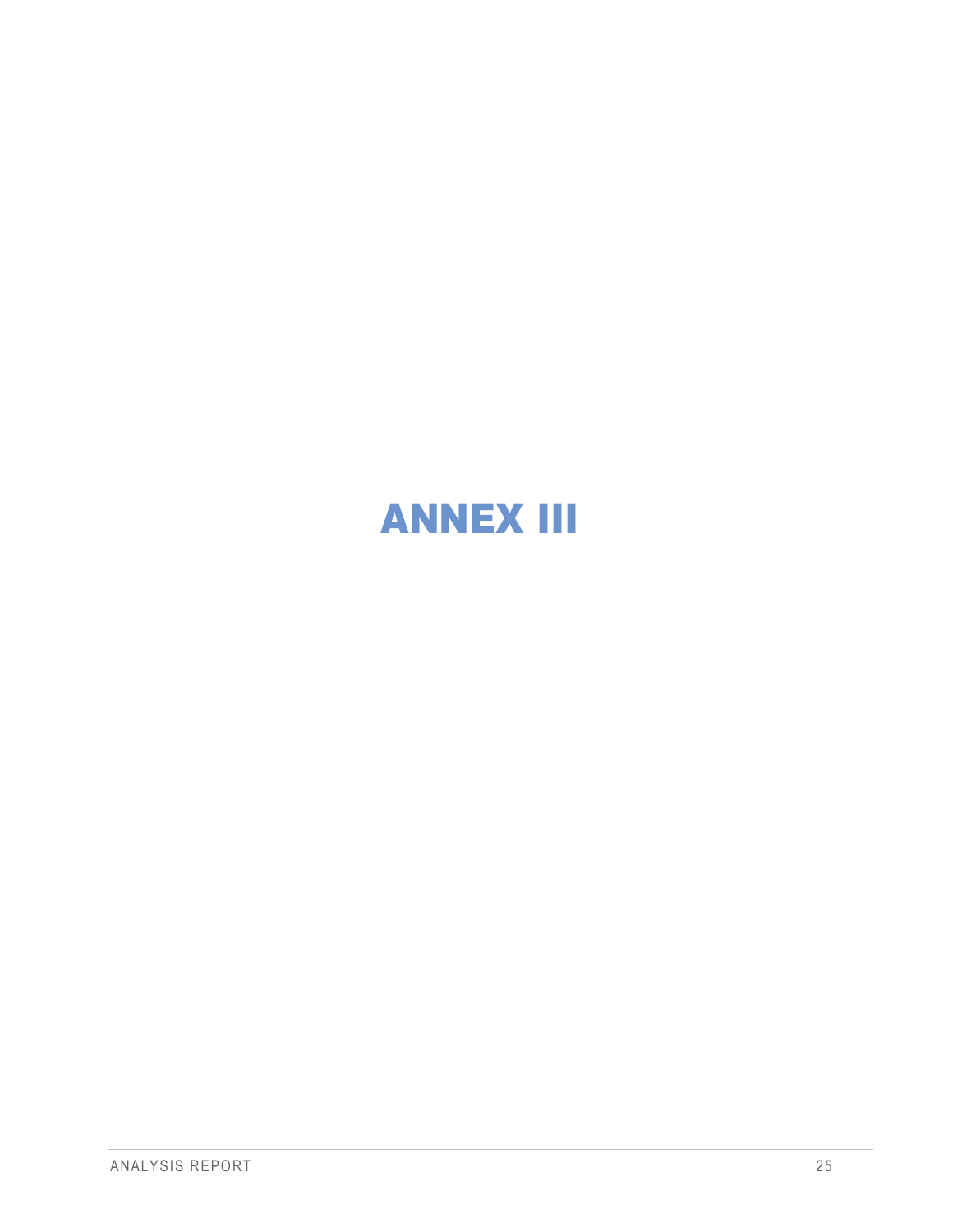#### <span id="page-27-0"></span>**Annex III: Public Concerns Known to the Agency in Relation to the Project**

| <b>Concern Expressed</b>                                                                                                                                                                             | <b>Relevant Mechanisms to Address Concern</b>                                                                                                                                                                                                                                                                                                                                                                                                                                                                                                                                                                                        |
|------------------------------------------------------------------------------------------------------------------------------------------------------------------------------------------------------|--------------------------------------------------------------------------------------------------------------------------------------------------------------------------------------------------------------------------------------------------------------------------------------------------------------------------------------------------------------------------------------------------------------------------------------------------------------------------------------------------------------------------------------------------------------------------------------------------------------------------------------|
| Potential effects to<br>sensitive species in<br>the Forks of the<br><b>Credit Provincial Park</b><br>and the UNESCO<br>Niagara Escarpment<br><b>World Biosphere</b><br>Reserve due to the<br>Project | • The proposed effluent outfall is approximately 700 metres upstream of the border<br>of the UNESCO Niagara Escarpment World Biosphere Reserve which also<br>contains the Forks of the Credit Provincial Park.                                                                                                                                                                                                                                                                                                                                                                                                                       |
|                                                                                                                                                                                                      | • The Proponent completed a Class EA pursuant to Ontario's Environmental<br>Assessment Act. The Ministry of Environment, Conservation and Parks did not<br>receive any concerns from the Niagara Escarpment Commission or Ontario Parks<br>regarding potential effects of the Project.                                                                                                                                                                                                                                                                                                                                               |
|                                                                                                                                                                                                      | • Annex I provides information about potential effects on fish and fish habitat and<br>aquatic species at risk. Project-related changes to water quality in the West Credit<br>River would be localized and mitigated near the effluent outfall location. Treated<br>effluent criteria would be protective of all forms of aquatic life.                                                                                                                                                                                                                                                                                             |
| Potential social and<br>economic impacts<br>related to angling due<br>to the Project                                                                                                                 | • The Proponent completed a Class EA pursuant to Ontario's Environmental<br>Assessment Act. Effects on fisheries are not anticipated.                                                                                                                                                                                                                                                                                                                                                                                                                                                                                                |
|                                                                                                                                                                                                      | • The Ministry of the Environment, Conservation and Parks is satisfied that no<br>impacts to fisheries and habitat are expected due to the Project that would disrupt<br>social and economic conditions related to angling.                                                                                                                                                                                                                                                                                                                                                                                                          |
| Potential impacts on<br>reptiles and<br>amphibians due to<br>the Project                                                                                                                             | • The Proponent completed a Class EA pursuant to Ontario's Environmental<br>Assessment Act. The Environmental Study Report includes an analysis of<br>potential impacts on wildlife, including some species at risk (e.g., Snapping Turtle<br>and Western Chorus Frog). In the Class EA, the Western Chorus Frog was heard<br>at a station in a marsh, next to a trail where a forcemain will be buried. Proposed<br>mitigation measures include habitat avoidance, limiting disturbances to the Project<br>footprint (e.g., within the trail), erosion and sediment controls, and timing<br>construction to avoid breeding periods. |
|                                                                                                                                                                                                      | • The Ministry of Environment, Conservation and Parks is satisfied with the<br>proposed mitigation measures for species at risk identified during the Class EA<br>process.                                                                                                                                                                                                                                                                                                                                                                                                                                                           |
|                                                                                                                                                                                                      | . With respect to Western Chorus Frog, Environment and Climate Change Canada<br>noted that Critical Habitat mapped for the species, to date, does not overlap the<br>Project. If the Proponent chooses to collect additional information about Western<br>Chorus Frog occurrence, Environment and Climate Change Canada is available to<br>provide technical advice.                                                                                                                                                                                                                                                                 |
| Lack of consideration<br>of alternatives                                                                                                                                                             | • The Proponent completed a Class EA pursuant to Ontario's Environmental<br>Assessment Act. The Environmental Study Report includes an evaluation of<br>wastewater servicing alternatives.                                                                                                                                                                                                                                                                                                                                                                                                                                           |
|                                                                                                                                                                                                      | • The Ministry of the Environment, Conservation and Parks is satisfied that the<br>Proponent fulfilled the alternative evaluation requirements for the Class EA.                                                                                                                                                                                                                                                                                                                                                                                                                                                                     |